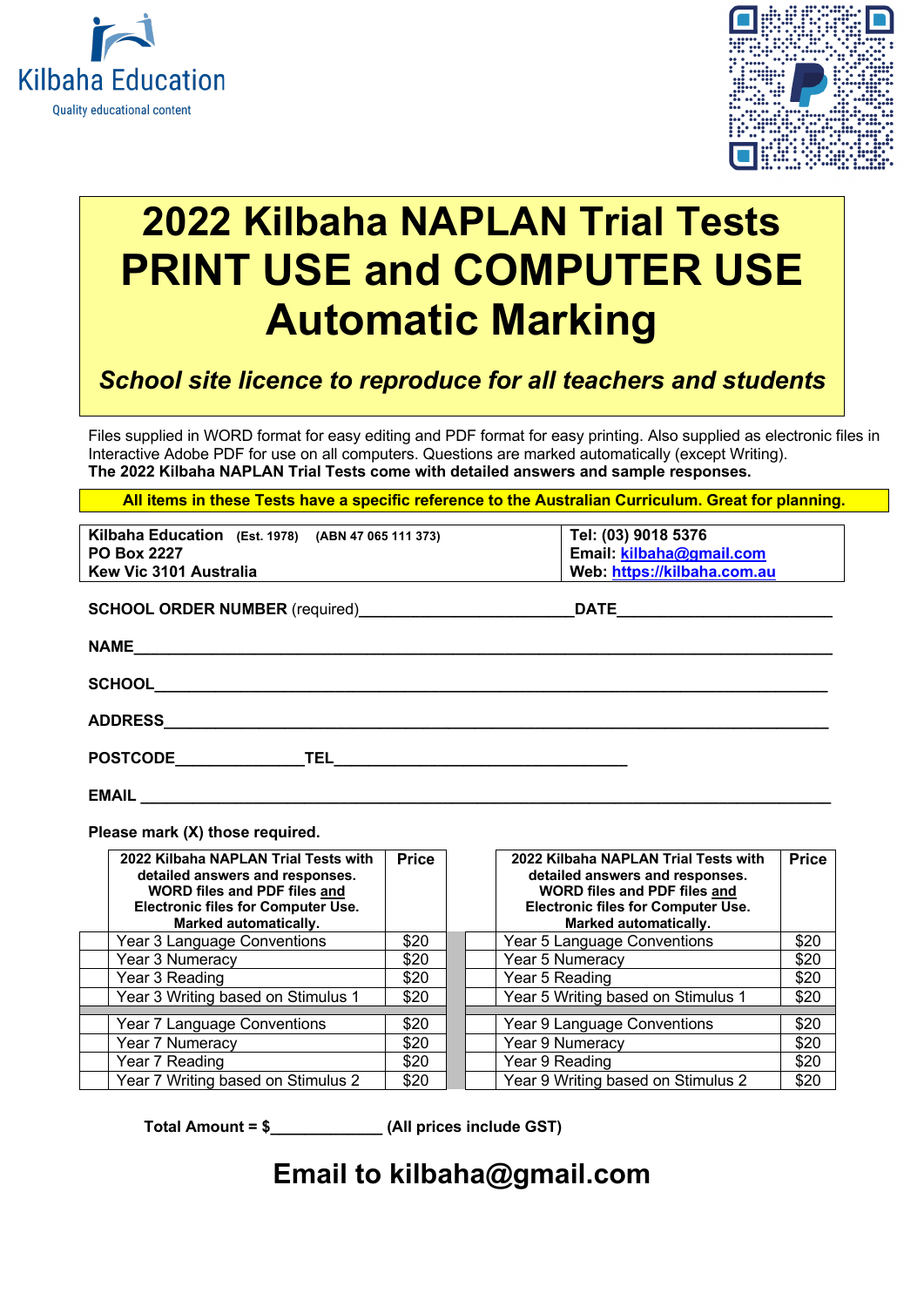

# **2021 Kilbaha NAPLAN Trial Tests COMPUTER USE Automatic Marking**

*School site licence to reproduce for all teachers and students*

Electronic files supplied in Interactive Adobe PDF for use on all computers. Questions are marked automatically (except Writing). **The 2021 Kilbaha NAPLAN Trial Tests come with detailed answers and sample responses.**

| Kilbaha Education (Est. 1978) (ABN 47 065 111 373)<br><b>PO Box 2227</b><br>Kew Vic 3101<br><b>Australia</b> | Tel: (03) 9018 5376<br>Email: kilbaha@gmail.com<br>Web https://kilbaha.com.au |
|--------------------------------------------------------------------------------------------------------------|-------------------------------------------------------------------------------|
|                                                                                                              | <b>DATE <i>CONTRACTERS</i></b>                                                |
| <b>NAME</b>                                                                                                  |                                                                               |
| <b>SCHOOL</b>                                                                                                |                                                                               |
| <b>ADDRESS</b>                                                                                               |                                                                               |
| <b>POSTCODE</b><br>TEL __________________________                                                            |                                                                               |

**EMAIL \_\_\_\_\_\_\_\_\_\_\_\_\_\_\_\_\_\_\_\_\_\_\_\_\_\_\_\_\_\_\_\_\_\_\_\_\_\_\_\_\_\_\_\_\_\_\_\_\_\_\_\_\_\_\_\_\_\_\_\_\_\_\_\_\_\_\_\_\_\_\_\_\_\_\_\_\_\_\_\_** 

**Please mark (X) those required.**

| 2021 Kilbaha NAPLAN Trial Tests with<br>detailed answers and responses.<br><b>Electronic files for Computer Use.</b><br><b>Marked automatically.</b> | <b>Price</b> | 2021 Kilbaha NAPLAN Trial Tests with<br>detailed answers and responses.<br><b>Electronic files for Computer Use.</b><br><b>Marked automatically.</b> | <b>Price</b> |
|------------------------------------------------------------------------------------------------------------------------------------------------------|--------------|------------------------------------------------------------------------------------------------------------------------------------------------------|--------------|
| Year 3 Language Conventions                                                                                                                          | \$20         | Year 5 Language Conventions                                                                                                                          | \$20         |
| Year 3 Numeracy                                                                                                                                      | \$20         | Year 5 Numeracy                                                                                                                                      | \$20         |
| Year 3 Reading                                                                                                                                       | \$20         | Year 5 Reading                                                                                                                                       | \$20         |
| Year 3 Writing based on Stimulus 1                                                                                                                   | \$20         | Year 5 Writing based on Stimulus 1                                                                                                                   | \$20         |
| Year 7 Language Conventions                                                                                                                          | \$20         | Year 9 Language Conventions                                                                                                                          | \$20         |
| Year 7 Numeracy                                                                                                                                      | \$20         | Year 9 Numeracy                                                                                                                                      | \$20         |
| Year 7 Reading                                                                                                                                       | \$20         | Year 9 Reading                                                                                                                                       | \$20         |
| Year 7 Writing based on Stimulus 2                                                                                                                   | \$20         | Year 9 Writing based on Stimulus 2                                                                                                                   | \$20         |

**Total Amount = \$\_\_\_\_\_\_\_\_\_\_\_\_\_ (All prices include GST)**

### **Email to kilbaha@gmail.com**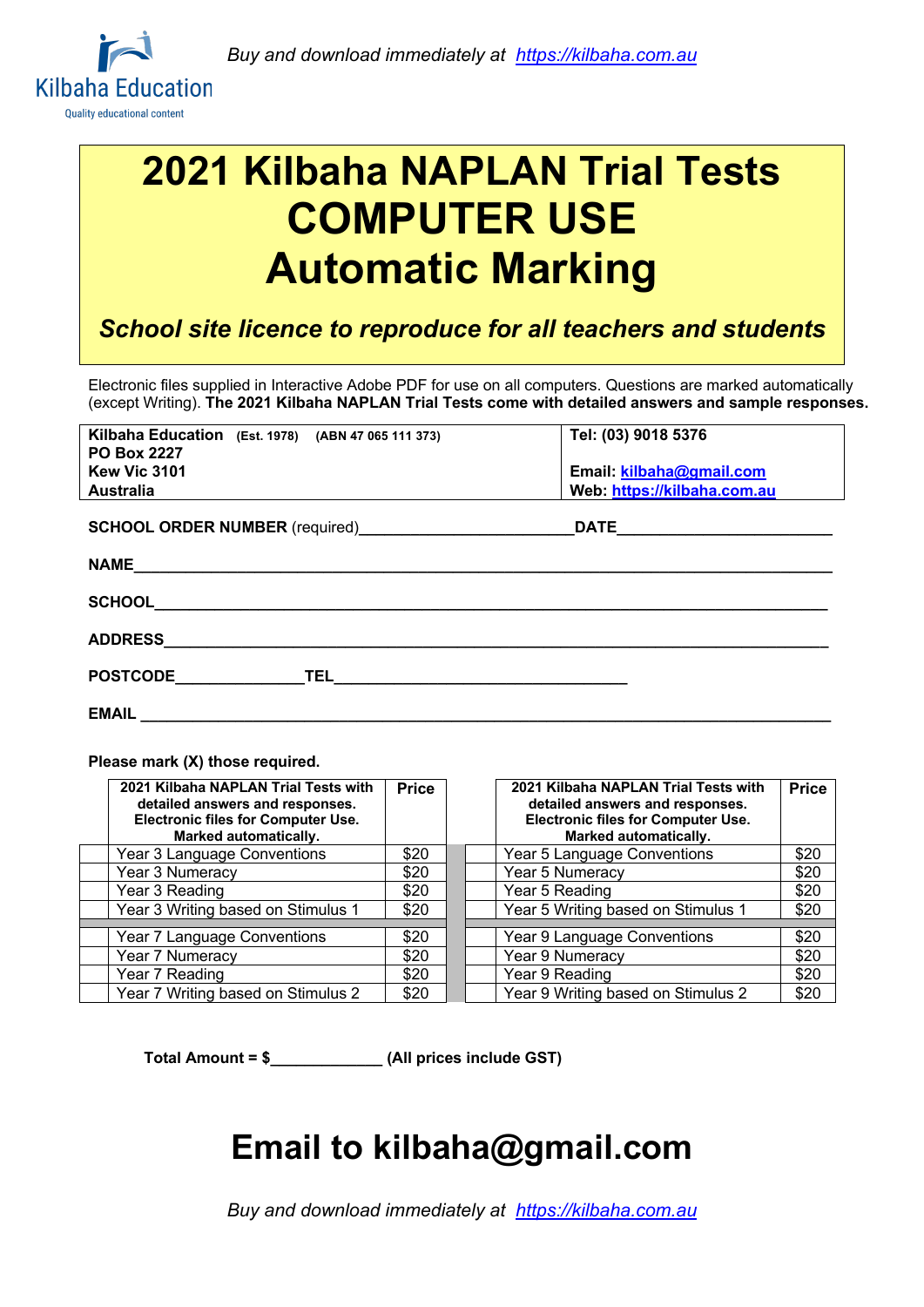

# **2016, 2017, 2018, 2019 Kilbaha NAPLAN Trial Tests COMPUTER USE Automatic Marking**

*School site licence to reproduce for all teachers and students*

Electronic files supplied in Interactive Adobe PDF for use on all computers. Questions are marked automatically (except Writing). **All Kilbaha NAPLAN Trial Tests come with detailed answers and sample responses.**

| Kilbaha Education (Est. 1978) (ABN 47 065 111 373)<br><b>PO Box 2227</b> | Tel: (03) 9018 5376         |
|--------------------------------------------------------------------------|-----------------------------|
| Kew Vic 3101                                                             | Email: kilbaha@gmail.com    |
| <b>Australia</b>                                                         | Web: https://kilbaha.com.au |
| <b>SCHOOL ORDER NUMBER</b> (required)                                    | <b>DATE</b>                 |
| <b>NAME</b>                                                              |                             |
| <b>SCHOOL</b>                                                            |                             |
| <b>ADDRESS</b>                                                           |                             |
| <b>POSTCODE</b><br><b>TEL</b>                                            |                             |

**EMAIL \_\_\_\_\_\_\_\_\_\_\_\_\_\_\_\_\_\_\_\_\_\_\_\_\_\_\_\_\_\_\_\_\_\_\_\_\_\_\_\_\_\_\_\_\_\_\_\_\_\_\_\_\_\_\_\_\_\_\_\_\_\_\_\_\_\_\_\_\_\_\_\_\_\_\_\_\_\_\_\_** 

**Please mark (X) those required.**

| 2016, 2017, 2018, 2019<br>Kilbaha NAPLAN Trial Tests<br>with detailed answers and responses.<br><b>Electronic files for Computer Use.</b><br>Marked automatically. | <b>Price</b> | 2016, 2017, 2018, 2019<br><b>Kilbaha NAPLAN Trial Tests</b><br>with detailed answers and responses.<br><b>Electronic files for Computer Use.</b><br>Marked automatically. | Price |
|--------------------------------------------------------------------------------------------------------------------------------------------------------------------|--------------|---------------------------------------------------------------------------------------------------------------------------------------------------------------------------|-------|
| Year 3 Language Conventions - 4 complete tests                                                                                                                     | \$40         | Year 5 Language Conventions - 4 complete tests                                                                                                                            | \$40  |
| Year 3 Numeracy - 4 complete tests                                                                                                                                 | \$40         | Year 5 Numeracy - 4 complete tests                                                                                                                                        | \$40  |
| Year 3 Reading - 4 complete tests                                                                                                                                  | \$40         | Year 5 Reading - 4 complete tests                                                                                                                                         | \$40  |
| Year 3 Writing Stimulus 1 - 4 complete tests                                                                                                                       | \$40         | Year 5 Writing Stimulus 1 - 4 complete tests                                                                                                                              | \$40  |
|                                                                                                                                                                    |              |                                                                                                                                                                           |       |
| Year 7 Language Conventions - 4 complete tests                                                                                                                     | \$40         | Year 9 Language Conventions - 4 complete tests                                                                                                                            | \$40  |
| Year 7 Numeracy - 4 complete tests                                                                                                                                 | \$40         | Year 9 Numeracy - 4 complete tests                                                                                                                                        | \$40  |
| Year 7 Reading - 4 complete tests                                                                                                                                  | \$40         | Year 9 Reading - 4 complete tests                                                                                                                                         | \$40  |
| Year 7 Writing Stimulus 2 - 4 complete tests                                                                                                                       | \$40         | Year 9 Writing Stimulus 2 - 4 complete tests                                                                                                                              | \$40  |

**Total Amount = \$\_\_\_\_\_\_\_\_\_\_\_\_\_ (All prices include GST)**

## **Email to kilbaha@gmail.com**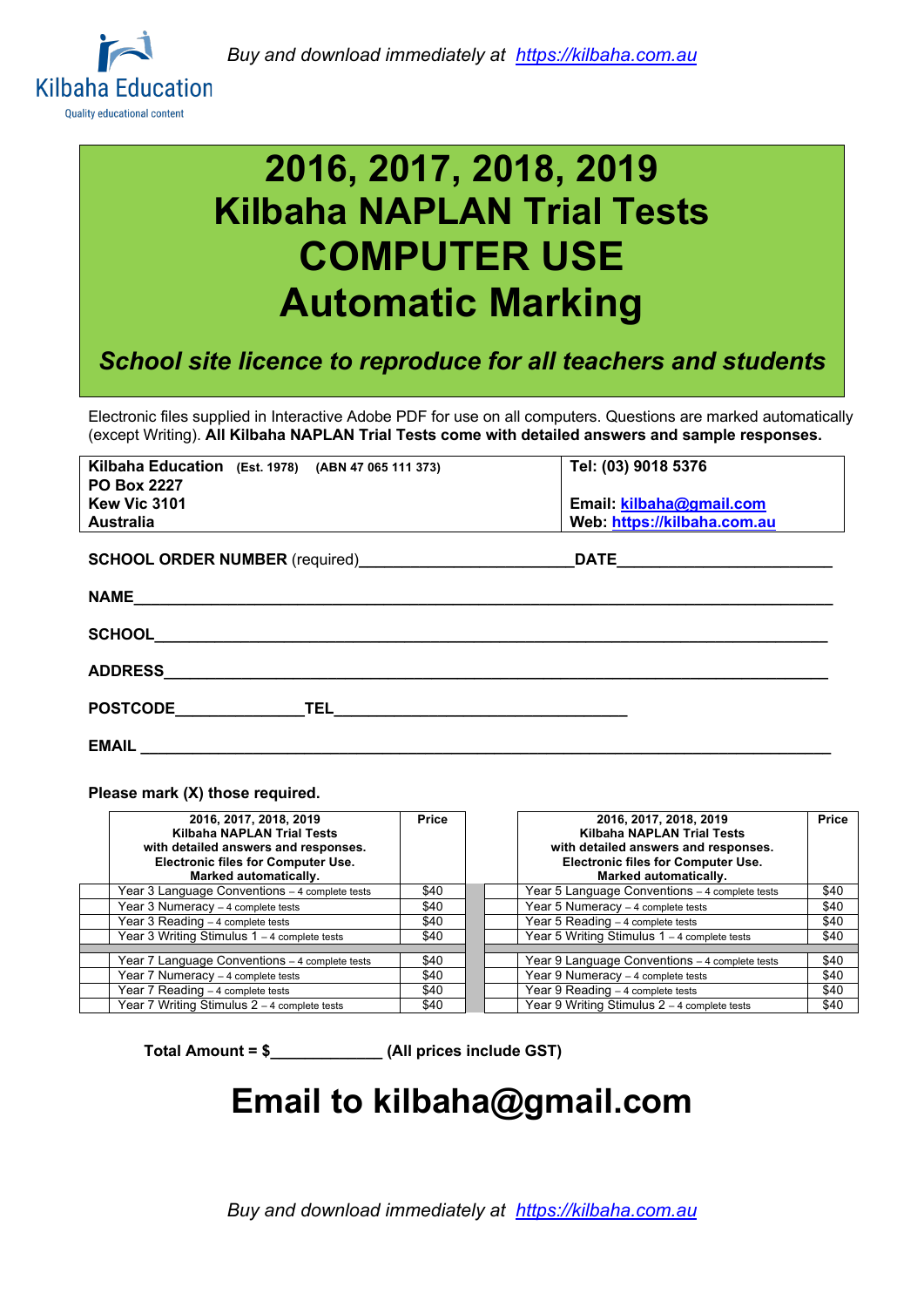

## **READING AND COMPREHENSION YEARS 3, 4, 5, 6, 7, 8, 9,10**

### *School site licence to reproduce for all teachers and students.*

| Kilbaha Education (Est. 1978) (ABN 47 065 111 373)<br><b>PO Box 2227</b>                                                                                                                                                       | Tel: (03) 9018 5376        |
|--------------------------------------------------------------------------------------------------------------------------------------------------------------------------------------------------------------------------------|----------------------------|
| <b>Kew Vic 3101</b>                                                                                                                                                                                                            | Email: kilbaha@gmail.com   |
| <b>Australia</b>                                                                                                                                                                                                               | Web https://kilbaha.com.au |
|                                                                                                                                                                                                                                |                            |
| NAME And the contract of the contract of the contract of the contract of the contract of the contract of the contract of the contract of the contract of the contract of the contract of the contract of the contract of the c |                            |
|                                                                                                                                                                                                                                |                            |
| ADDRESS AND ARRAIGNMENT CONTINUES.                                                                                                                                                                                             |                            |
|                                                                                                                                                                                                                                |                            |
|                                                                                                                                                                                                                                |                            |

*257 exercises each containing one page of reading, multiple choice questions about the content and a detailed explanation for the correct answer to each question. Ideal for short homework exercises.*

**Please mark (X) the year levels required OR select individual exercises from the following pages.**

**The cost is \$2 per Reading and Comprehension Homework Exercise.**

### *School site licence to reproduce for all teachers and students.*

| x | Year<br>Level                                                                                                               | <b>Description</b><br>(See following pages for details and to select individual exercises)                              | Cost |
|---|-----------------------------------------------------------------------------------------------------------------------------|-------------------------------------------------------------------------------------------------------------------------|------|
|   | 3                                                                                                                           | 36 Reading and Comprehension Exercises with multiple choice questions<br>and detailed answers. Recommended for Year 3.  | \$72 |
|   | 4                                                                                                                           | 36 Reading and Comprehension Exercises with multiple choice questions<br>and detailed answers. Recommended for Year 4.  | \$72 |
|   | 5<br>23 Reading and Comprehension Exercises with multiple choice questions<br>and detailed answers. Recommended for Year 5  |                                                                                                                         | \$46 |
|   | 6                                                                                                                           | 24 Reading and Comprehension Exercises with multiple choice questions<br>and detailed answers. Recommended for Year 6.  | \$48 |
|   | 7<br>34 Reading and Comprehension Exercises with multiple choice questions<br>and detailed answers. Recommended for Year 7. |                                                                                                                         | \$68 |
|   | 8                                                                                                                           | 35 Reading and Comprehension Exercises with multiple choice questions<br>and detailed answers. Recommended for Year 8.  | \$70 |
|   | 9                                                                                                                           | 35 Reading and Comprehension Exercises with multiple choice questions<br>and detailed answers. Recommended for Year 9.  | \$70 |
|   | 10                                                                                                                          | 34 Reading and Comprehension Exercises with multiple choice questions<br>and detailed answers. Recommended for Year 10. | \$68 |

**Number of Reading and Comprehension Exercises required (from all pages) = \_\_\_\_\_\_\_\_\_ @ \$2 each** 

**Total Amount = \$\_\_\_\_\_\_\_\_\_\_\_\_\_ (All prices include GST)**

### **Email to kilbaha@gmail.com**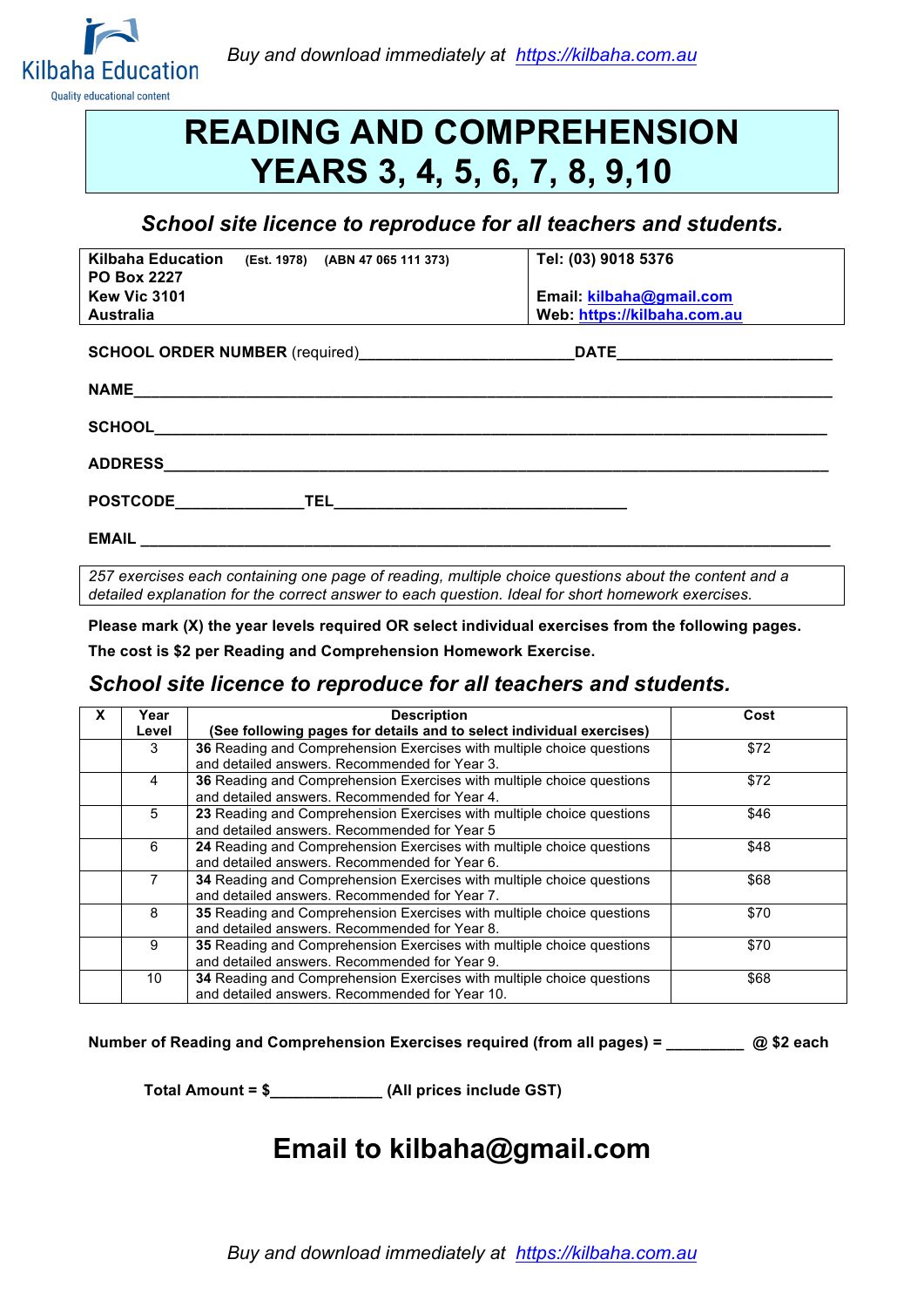### **Year 3 https://kilbaha.com.au/Reading-and-Comprehension-Homework/Reading-and-Comprehension-Year-3**

### *School site licence to reproduce for all teachers and students.*

| X | Code           | <b>Title</b>                       | <b>Summary of Content</b>                                    |
|---|----------------|------------------------------------|--------------------------------------------------------------|
|   | $09-Y34-1$     | What we did on the holidays        | Four children tell what they did on their holiday.           |
|   | 09-Y34-2       | <b>Turtles</b>                     | How turtles differ from tortoises.                           |
|   | 09-Y34-5       | Shane Gould, Golden Girl           | A fifteen year old girl wins a gold medal at the Olympics.   |
|   | 10-Y34-1       | <b>Healthy Food Choices</b>        | What the different food types are good for.                  |
|   | 10-Y34-2       | A Ghost Story                      | The story of a camping trip.                                 |
|   | 10-Y34-3       | Road Trip                          | Driving from Melbourne to Queensland                         |
|   | 10-Y34-4       | Hannah and the Tomorrow Room       | A story of two little girls and their baby sister.           |
|   | $11 - Y34 - 1$ | Human Feet and Bird Feet           | Different types of bird feet and how they differ from humans |
|   | $11 - Y34 - 2$ | Penguins                           | A story of a boy who wants to see penguins.                  |
|   | 11-Y34-3       | The Chimpanzee                     | Description of the Chimpanzee and how it moves.              |
|   | 11-Y34-6       | <b>Parking Signs</b>               | Interpreting a parking sign.                                 |
|   | 12-Y34-2       | Planning a School Trip             | Five children deciding with their teacher what to do.        |
|   | 12-Y34-4       | Dot and the Kangaroo               | A story of a kangaroo and a little girl lost in the bush.    |
|   | 13-Y34-2       | Apples                             | Why apples are good for you.                                 |
|   | 13-Y34-4       | Ants                               | The different types of ants and their role in the colony.    |
|   | 13-Y34-5       | My Shadow                          | A poem by Robert Louis Stevenson                             |
|   | 14-Y34-1       | The Redback Spider                 | A description of this spider and its habitat.                |
|   | 14-Y34-4       | Questions for a Weather Forecaster | Pressure systems, fronts, troughs and radar.                 |
|   | 14-Y34-6       | Constable Jones                    | The story of a child's love for her father.                  |
|   | 15-Y34-1       | The reward                         | Why the people of a certain town pick up rubbish.            |
|   | 15-Y34-3       | The sly fox and the clever hen     | The hen that outfoxed the fox.                               |
|   | 15-Y34-5       | The story of Velcro                | How Velcro was discovered.                                   |
|   | 16-Y34-1       | The Octopus                        | A description and reasons why the octopus is clever.         |
|   | 16-Y34-3       | Pool Rules                         | Rules at four different swimming pools.                      |
|   | 16-Y34-5       | Be careful what you ask for        | What happens when we wish for no rain.                       |
|   | 17-Y34-1       | Nuts, the white mouse              | A child hides his white mouse from his family.               |
|   | 17-Y34-2       | Zebras                             | The different types of walk of the zebra.                    |
|   | 17-Y34-4       | <b>Gum Trees</b>                   | Why these trees are useful.                                  |
|   | 18-Y34-1       | Slip, slop, slap                   | A story about sun protection.                                |
|   | 18-Y34-4       | Edward goes missing                | The story of a missing toy.                                  |
|   | 18-Y34-6       | Ladybirds - harmful or helpful?    | How ladybirds help farmers and scientists.                   |
|   | 19-Y34-1       | I should have stayed in bed today  | A poem about a day of accidents.                             |
|   | 19-Y34-2       | Dare to climb!                     | An advertisement for indoor climbing.                        |
|   | 19-Y34-5       | <b>Aunt Sally</b>                  | A little girl's letter to her aunt.                          |
|   | 20-Y34-2       | Paddy                              | A six-year-old and her teddy bear.                           |
|   | 20-Y34-4       | The chocolate thief                | A story about a dog stealing chocolate.                      |

### **Total number of exercises for Year 3 = 36**

- **Number of Reading and Comprehension Exercises required for Year 3 = \_\_\_\_\_\_\_\_\_**
- **Please transfer number required to Page 1 on this order form**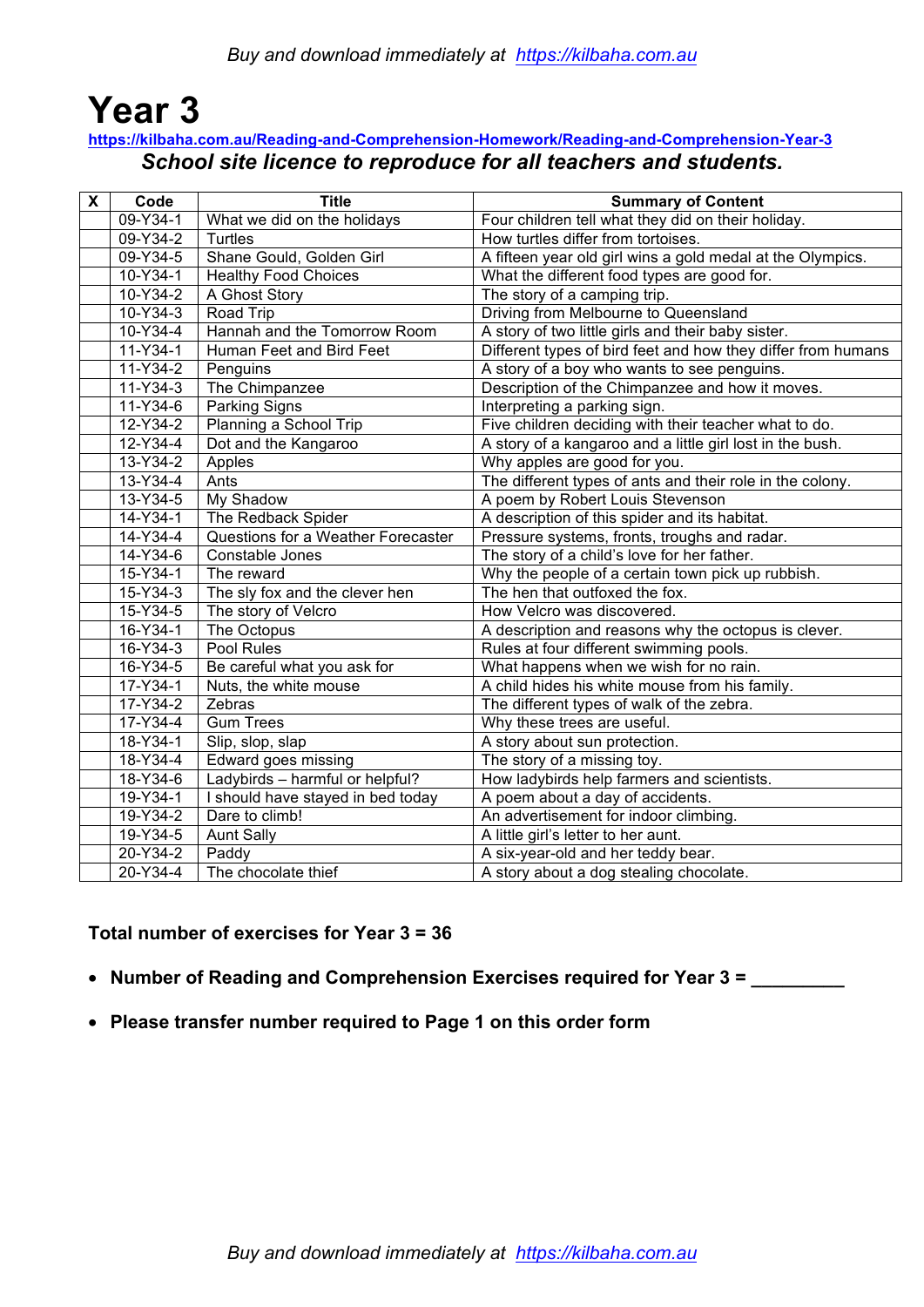# **Year 4**

### **https://kilbaha.com.au/Reading-and-Comprehension-Homework/Reading-and-Comprehension-Year-4** *School site licence to reproduce for all teachers and students.*

| X | Code           | <b>Title</b>                    | <b>Summary of Content</b>                                          |
|---|----------------|---------------------------------|--------------------------------------------------------------------|
|   | 09-Y34-3       | The Ant and the Dove            | How these two animals help each other.                             |
|   | 09-Y34-4       | <b>Onion Tears</b>              | Three children decorating their bikes.                             |
|   | 09-Y34-6       | Orang Utan                      | Where the Orang Utan lives, what it eats, why it is endangered.    |
|   | 10-Y34-5       | <b>Florence Nightingale</b>     | Mary Grant and Florence Nightingale and their families.            |
|   | 10-Y34-6       | The White Tiger                 | Where the White Tigers are found and a description of them.        |
|   | 11-Y34-4       | <b>Spring Cleaning</b>          | A story of Mole from Wind in the Willows.                          |
|   | 11-Y34-5       | Sandy Blight                    | Fred Hollows helped people with this eye disease.                  |
|   | 12-Y34-1       | Little Penguins                 | A description of the Little Penguins and where they live.          |
|   | 12-Y34-3       | How to play GO FISH             | An explanation of the aim of this game and how you play it.        |
|   | 12-Y34-5       | Jessica Watson Sailor           | A sixteen year old girl who set out to sail solo around the world. |
|   | 12-Y34-6       | Two Fables                      | The fox and the crow, and the dog and the reflection.              |
|   | 13-Y34-1       | Meerkats                        | The social aspect of the Meerkats.                                 |
|   | 13-Y34-3       | The Drinking Bird               | How this toy works.                                                |
|   | 13-Y34-6       | Krakatau, the 1883 Eruption     | The four large explosions that almost destroyed the island.        |
|   | 14-Y34-2       | Potatoes                        | Why potatoes are good for you.                                     |
|   | $14-Y34-3$     | <b>Rainbow Myths</b>            | Four different tales about rainbows.                               |
|   | 14-Y34-5       | Get your dog from the RSPCA     | What to do and what not to do when getting a puppy.                |
|   | 15-Y34-2       | Advice on trout fishing         | What you should and should not do when fishing for trout.          |
|   | 15-Y34-4       | Water puppets                   | What skilful Vietnamese performers can get puppets to do.          |
|   | 15-Y34-6       | Robots and Cockroaches          | Different types of robots that help in the home and in disasters.  |
|   | 16-Y34-2       | Come holiday at Coral Cape      | Travel agent's description of a holiday venue.                     |
|   | 16-Y34-4       | The Burnt Cakes                 | The story of King Alfred the Great of England.                     |
|   | $16 - Y34 - 6$ | An unusual pet                  | The story of the silkworm.                                         |
|   | $17 - Y34 - 3$ | The Pied Piper of Hamelin       | The story of the piper removing the rats from Hamelin.             |
|   | $17 - Y34 - 5$ | Sif and her golden locks        | The story of the naughty deed done by the rascal, Loki.            |
|   | 17-Y34-6       | Odd friends                     | Maremma sheep dogs protect the little penguin from foxes.          |
|   | 18-Y34-2       | The ant and the grasshopper     | An Aesop fable about being prepared for times of need.             |
|   | 18-Y34-3       | Llamas and Alpacas              | Similarities and differences between Llamas and Alpacas.           |
|   | 18-Y34-5       | The lady with the lamp          | The story of Florence Nightingale who was a nurse.                 |
|   | 19-Y34-3       | The front yard invaders         | A story about plovers and their nesting style.                     |
|   | 19-Y34-4       | Friends                         | An endangered butterfly is protected by a species of ant.          |
|   | 19-Y34-6       | Activities on Kangaroo Island   | What to do during the different seasons on Kangaroo Island.        |
|   | 20-Y34-1       | Celebrating your last birthday? | Four children tell how they spent their last birthday.             |
|   | 20-Y34-3       | Beginnings                      | Two poems: One about plants and one about animals.                 |
|   | 20-Y34-5       | King Midas - the golden touch   | A story about a king who was greedy.                               |
|   | $20-Y34-6$     | The Sumatran Tiger              | Where the Sumatran Tigers are found and their characteristics.     |

### **Total number of exercises for Year 4 = 36**

- **Number of Reading and Comprehension Exercises required for Year 4 = \_\_\_\_\_\_\_\_\_**
- **Please transfer number required to Page 1 on this order form**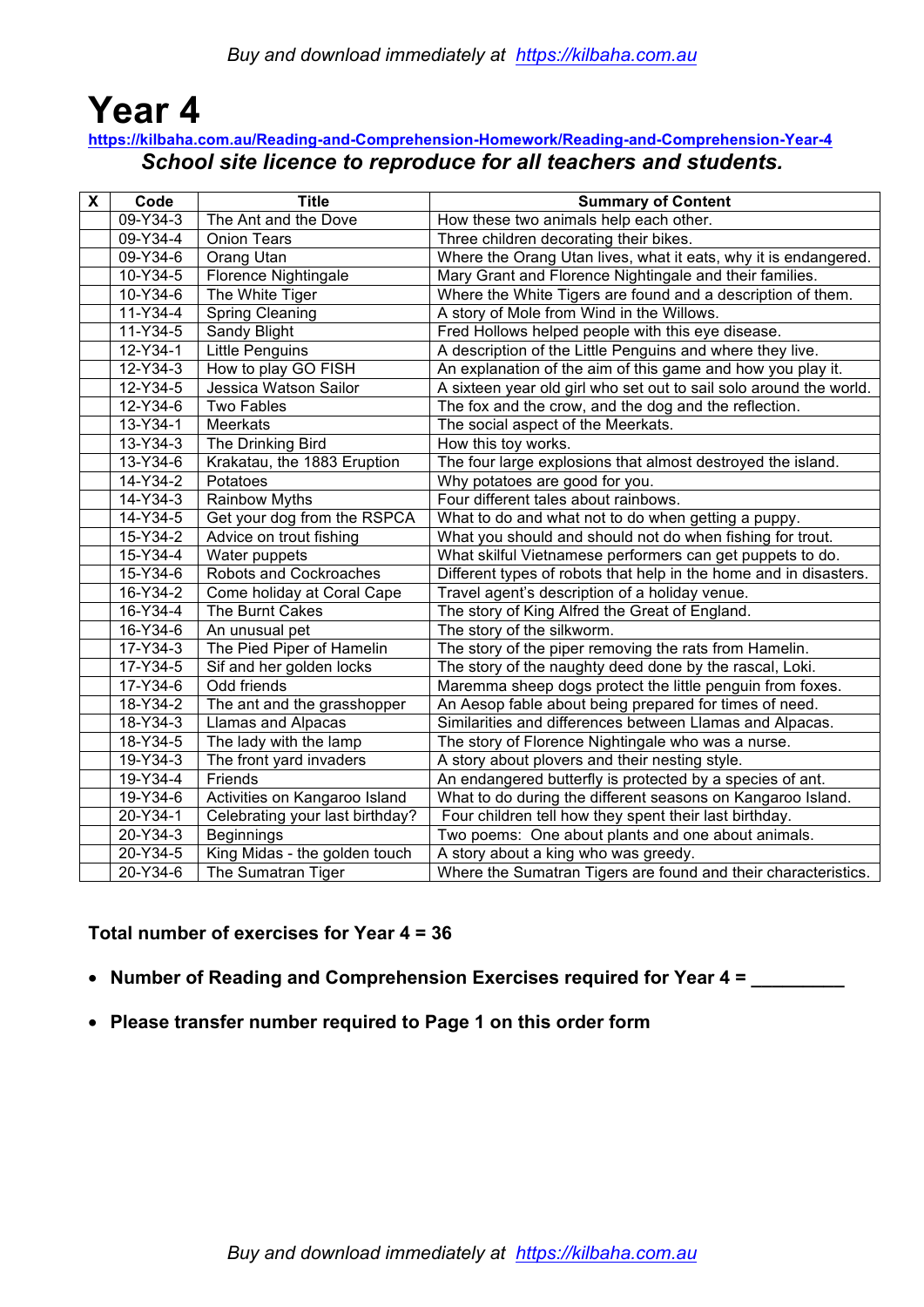### **Year 5 https://kilbaha.com.au/Reading-and-Comprehension-Homework/Reading-and-Comprehension-Year-5** *School site licence to reproduce for all teachers and students.*

| X | Code     | <b>Title</b>                     | <b>Summary of Content</b>                                       |
|---|----------|----------------------------------|-----------------------------------------------------------------|
|   | 09-Y56-2 | Eggs                             | Story about a hot day.                                          |
|   | 09-Y56-3 | Water baby                       | Story of Shane Gould, an Olympic medallist.                     |
|   | 09-Y56-4 | Elephants                        | Description of elephants and their effect on an ecosystem.      |
|   | 10-Y56-2 | Going the distance               | A fun run                                                       |
|   | 11-Y56-1 | Pop-Corn                         | A poem about pop - corn.                                        |
|   | 11-Y56-3 | The happy prince                 | A story about a statue by Oscar Wilde.                          |
|   | 12-Y56-1 | Miley Ray Cyrus - teen idol      | An American actress and song - writer.                          |
|   | 12-Y56-3 | Gulliver meets the little people | Gulliver wakes to find that the little people have tied him up. |
|   | 13-Y56-1 | A large animal                   | Elephants, their habitats and threats to them.                  |
|   | 13-Y56-3 | The princess and the pea         | How to tell if someone is a princess.                           |
|   | 14-Y56-1 | The Rose                         | Description of a flower and its uses.                           |
|   | 14-Y56-4 | Katy Perry roars                 | The song, Roar, was nominated for Song of the Year              |
|   | 15-Y56-1 | Party venue                      | An advertisement for a place to have a party.                   |
|   | 15-Y56-3 | My friend, Henry                 | A story about a boy and his football.                           |
|   | 16-Y56-1 | The platypus                     | Appearance, breeding and habitat of the Platypus                |
|   | 16-Y56-3 | A misadventure                   | The story of a great day out for children that goes wrong.      |
|   | 17-Y56-2 | <b>Book Week</b>                 | How to make a costume for book week.                            |
|   | 17-Y56-3 | <b>Gentle Friends</b>            | A poem by Abby Farwell Brown                                    |
|   | 18-Y56-2 | The Little Shadow                | A poem by Robert Louis Stevenson.                               |
|   | 18-Y56-3 | The unexpected test              | The importance of reading a test right through before doing it. |
|   | 19-Y56-1 | The Woodman's Axe                | an Aesop fable about honesty.                                   |
|   | 19-Y56-2 | The Snail                        | A poem by William Cowper                                        |
|   | 20-Y56-2 | <b>Bicycle Registration</b>      | Two points of view about the registration of bikes.             |

### **Total number of exercises for Year 5 = 23**

- **Number of Reading and Comprehension Exercises required for Year 5 = \_\_\_\_\_\_\_\_\_**
- **Please transfer number required to Page 1 on this order form**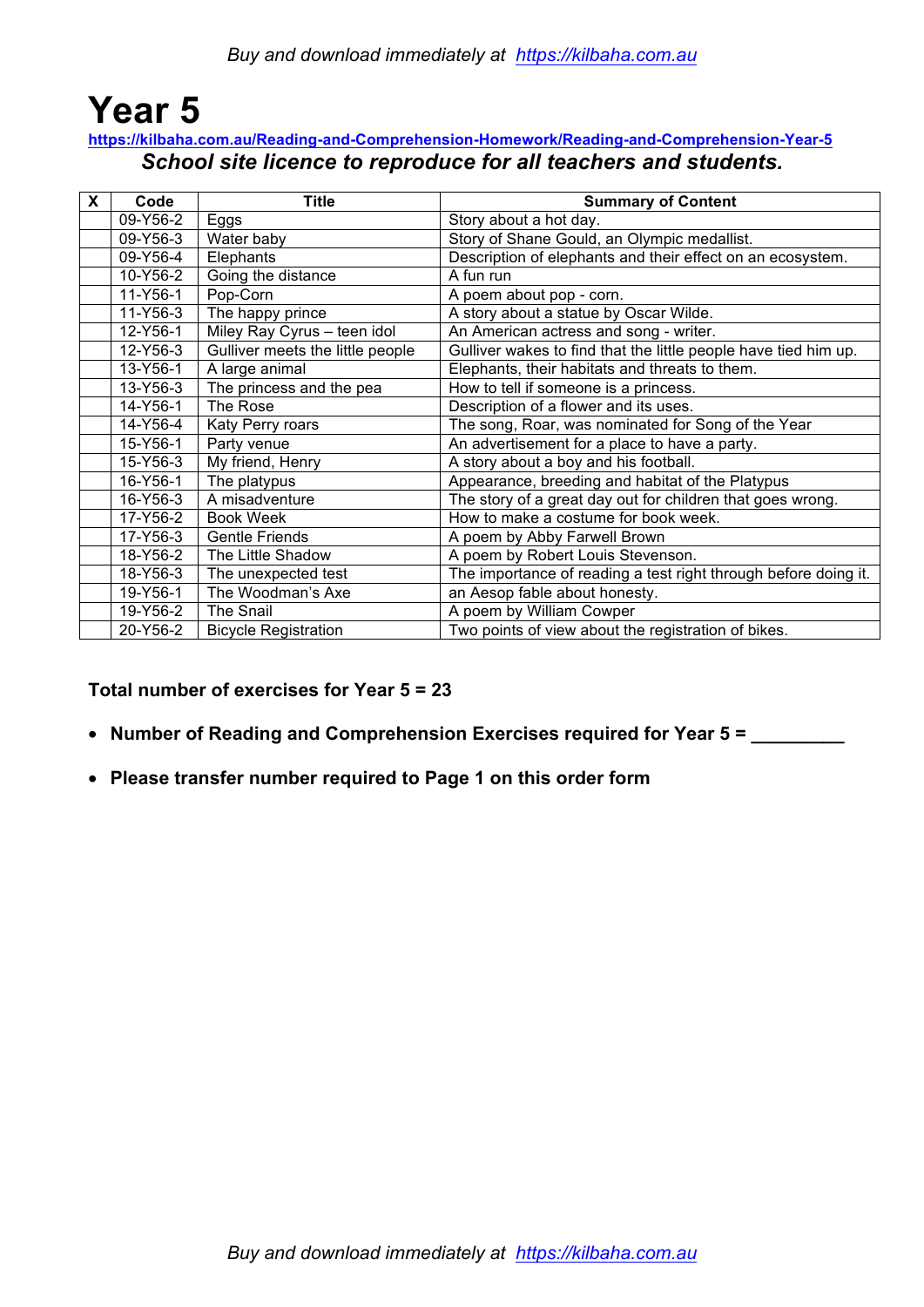### **Year 6 https://kilbaha.com.au/Reading-and-Comprehension-Homework/Reading-and-Comprehension-Year-6** *School site licence to reproduce for all teachers and students.*

| X. | Code     | Title                           | <b>Summary of Content</b>                                   |
|----|----------|---------------------------------|-------------------------------------------------------------|
|    | 09-Y56-1 | Australian Drought - A question | Are we using too much water? Two points of view.            |
|    | 10-Y56-1 | A New Country                   | Imagining the new country a girl is flying to.              |
|    | 10-Y56-3 | Council wombat                  | The story of a wombat who helped clear the drains.          |
|    | 10-Y56-4 | The phone invented 'hello'      | Huge numbers of people all over the world use the phone.    |
|    | 11-Y56-2 | The purple cow                  | Two poems: The Purple Cow/ The Sea.                         |
|    | 11-Y56-4 | The velveteen rabbit            | The story of a toy rabbit that becomes shabby.              |
|    | 12-Y56-2 | Daffodils                       | A poem by William Wordsworth                                |
|    | 12-Y56-4 | Bottled water ban in Bundanoon  | Bottled water is outlawed.                                  |
|    | 13-Y56-2 | How to form a band              | An article outlining how to start your own band.            |
|    | 13-Y56-4 | Curiosity on Mars               | A young girl names the Mars exploration rover, Curiosity.   |
|    | 14-Y56-2 | Clancy of the Overflow          | A poem by Banjo Paterson                                    |
|    | 14-Y56-3 | China explores the Moon         | This rover was sent to the moon to learn about its surface. |
|    | 15-Y56-2 | The Emperor Gum Moth            | The life cycle of the Emperor Gum Moth                      |
|    | 15-Y56-4 | The last great race             | An annual long distance dog sled race                       |
|    | 16-Y56-2 | Moonwalk                        | Neil Armstrong: the first man to walk on the moon.          |
|    | 16-Y56-4 | The Wild Swans at Coole         | A poem by W. B. Yeats                                       |
|    | 17-Y56-1 | Help solve the plastic problem  | How plastic can affect the food chain.                      |
|    | 17-Y56-4 | Beehive fences                  | Kenyan farmers use bees to stop elephants ruining crops.    |
|    | 18-Y56-1 | Flags                           | Four different flags used in Australia.                     |
|    | 18-Y56-4 | Akrotiri                        | Excavation of a Minoan Bronze Age settlement on Santorini.  |
|    | 19-Y56-3 | Shipping sunshine               | Using hydrogen to generate electricity.                     |
|    | 19-Y56-4 | Desalination                    | The process of removing salt from sea - water.              |
|    | 20-Y56-1 | Macavity, the mystery cat       | A humorous poem by T.S Eliot                                |
|    | 20-Y56-3 | Damselfish in distress          | The effect of Carbon Dioxide in the oceans on sea -life.    |

### **Total number of exercises for Year 6 = 24**

- **Number of Reading and Comprehension Exercises required for Year 6 = \_\_\_\_\_\_\_\_\_**
- **Please transfer number required to Page 1 on this order form**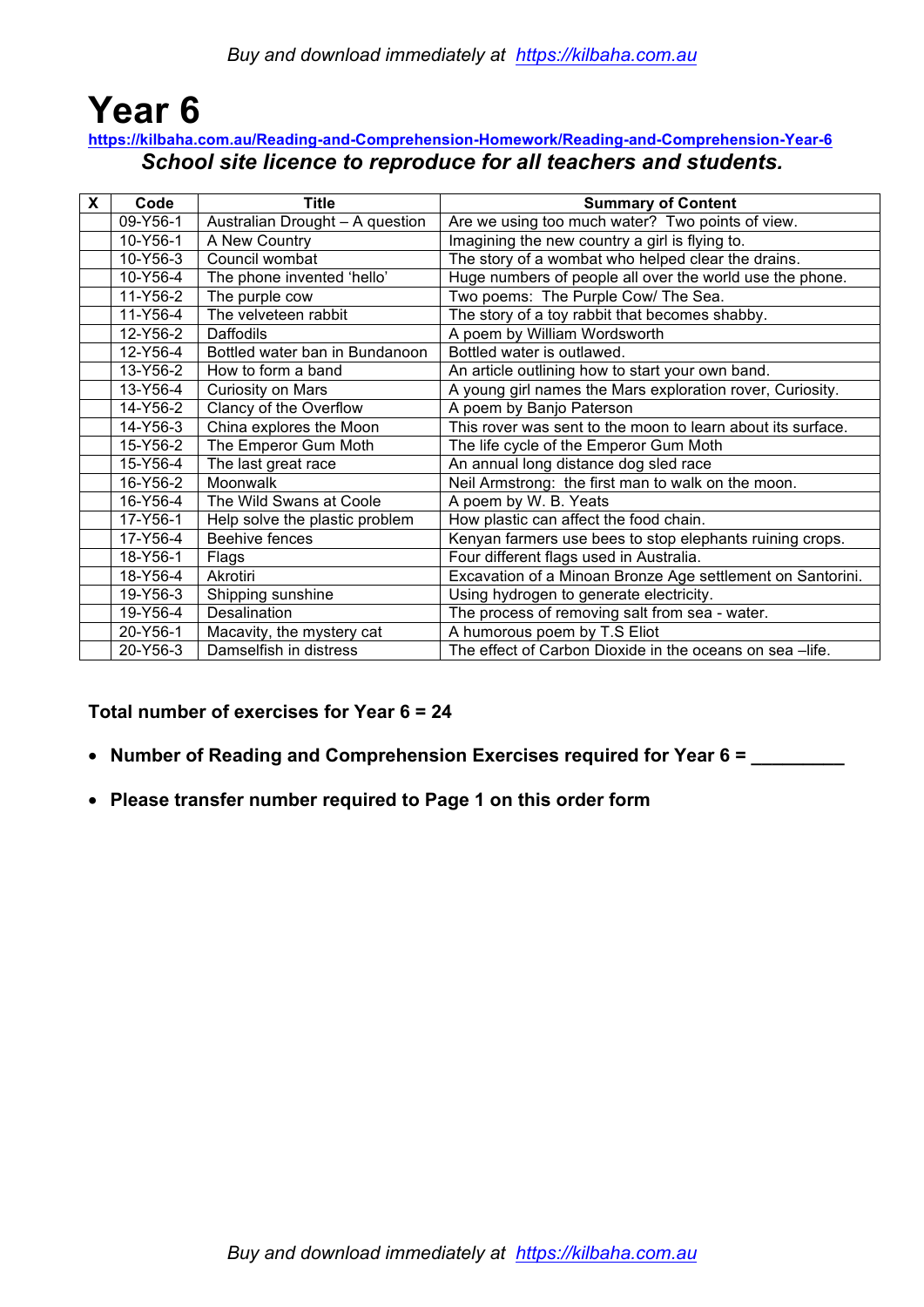### **Year 7 https://kilbaha.com.au/Reading-and-Comprehension-Homework/Reading-and-Comprehension-Year-7** *School site licence to reproduce for all teachers and students.*

| $\boldsymbol{\mathsf{X}}$ | Code           | <b>Title</b>                    | <b>Summary of Content</b>                                        |
|---------------------------|----------------|---------------------------------|------------------------------------------------------------------|
|                           | $09-Y78-1$     | The birds have come back        | A story of the return of birds after a bush fire.                |
|                           | 09-Y78-2       | The daring of Ned Kelly         | This is a book review by Carole Wilkinson                        |
|                           | 10-Y78-1       | Making Angels in the Snow       | A story about playing in the snow                                |
|                           | 10-Y78-3       | McBride Road                    | Changes that occur in a street.                                  |
|                           | 10-Y78-5       | The future of the book          | Will the future have printed books or only ebooks?               |
|                           | 11-Y78-1       | The Luckiest girl in the School | Waiting to do an entrance exam                                   |
|                           | 11-Y78-3       | The Wonderful Wizard of Oz      | The coming of the cyclone.                                       |
|                           | 11-Y78-5       | A Christmas Carol               | Scrooge sleeps in.                                               |
|                           | 12-Y78-2       | Life cycle of the sea turtle    | Where sea turtles mate and where and how they lay their eggs.    |
|                           | $12 - Y78 - 4$ | Food or Fuel?                   | The risk of diverting farmland crops into biofuels.              |
|                           | 12-Y78-6       | Going to the movies             | The costs involved in going to the movies.                       |
|                           | 13-Y78-1       | Graffiti                        | Different types of graffiti.                                     |
|                           | 13-Y78-4       | The little mermaid              | The story of a mermaid by Hans Christian Andersen                |
|                           | 13-Y78-5       | <b>Star Trek</b>                | A TV series noted for its progressive civil rights stances.      |
|                           | 14-Y78-1       | Flipper                         | A TV series about a dolphin                                      |
|                           | 14-Y78-3       | My sister Rose                  | A story about a three-year-old saving her older sister.          |
|                           | 14-Y78-6       | Oceans                          | Oceans on Earth and the search for extra-terrestrial oceans.     |
|                           | 15-Y78-1       | The Midas touch                 | We ought to be careful when we wish for something.               |
|                           | 15-Y78-3       | Sleep                           | The necessity for sleep and our biological clocks.               |
|                           | 15-Y78-5       | The mysterious truffle          | Dogs and pigs using their sense of smell to find truffles.       |
|                           | 16-Y78-1       | A visit to Sovereign Hill       | Interpreting a timetable for a visit to Sovereign Hill.          |
|                           | 16-Y78-3       | Fraser Island                   | The brumbies that ran free on this island.                       |
|                           | 16-Y78-6       | The pen or the keyboard         | Is it better to write long hand or to use a computer?            |
|                           | 17-Y78-2       | Australia's parliament          | The House of Representatives and the Senate.                     |
|                           | 17-Y78-3       | <b>Busking</b>                  | Rules for buskers at four different venues.                      |
|                           | 17-Y78-5       | The cat that got the cream      | A story where everything went wrong except for their cat.        |
|                           | 18-Y78-1       | Smartphones at school?          | Four student views of having smartphones at school.              |
|                           | 18-Y78-3       | A living fossil                 | The Queensland lung fish                                         |
|                           | 18-Y78-5       | Tap and go                      | Different payment methods in Australia and in London.            |
|                           | 19-Y78-1       | The smiley animal               | Information about Quokkas.                                       |
|                           | 19-Y78-3       | Robert the Bruce                | The story of Robert the Bruce of Scotland defeating the British. |
|                           | 19-Y78-5       | Inking                          | Five people give their views on tattoos.                         |
|                           | 20-Y78-1       | The accident                    | Broken pieces can be often made into something more beautiful    |
|                           | 20-Y78-4       | An ice home                     | Scientists experimenting with building homes of ice for Mars.    |

### **Total number of exercises for Year 7 = 34**

- **Number of Reading and Comprehension Exercises required for Year 7 = \_\_\_\_\_\_\_\_\_**
- **Please transfer number required to Page 1 on this order form**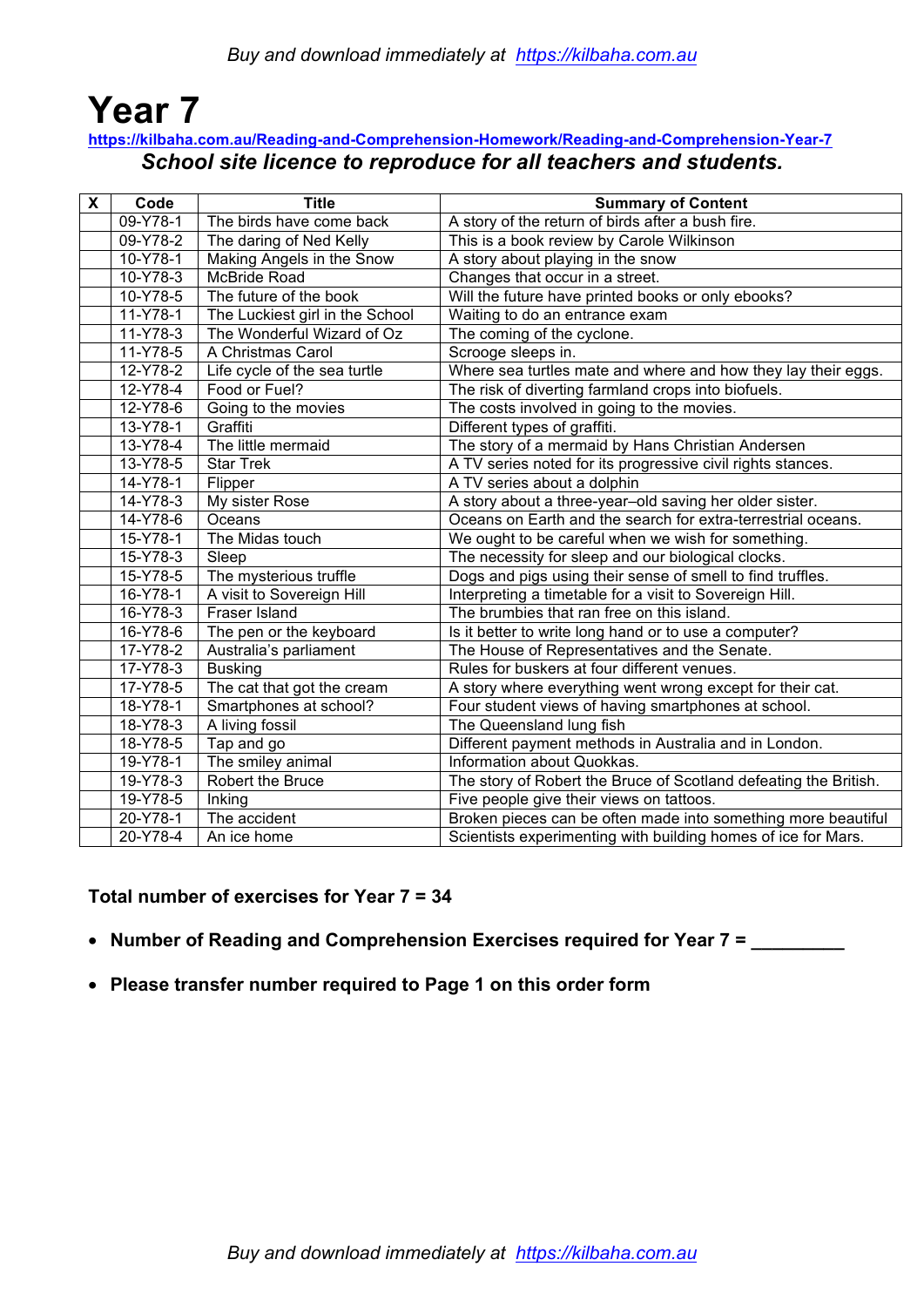# **Year 8**

### **https://kilbaha.com.au/Reading-and-Comprehension-Homework/Reading-and-Comprehension-Year-8** *School site licence to reproduce for all teachers and students.*

| X | Code     | <b>Title</b>                   | <b>Summary of Content</b>                                     |
|---|----------|--------------------------------|---------------------------------------------------------------|
|   | 09-Y78-3 | Should we abolish zoos?        | Four people's point of view on Zoos.                          |
|   | 09-Y78-4 | Greetings from Luanda, Angola  | A letter from an Australian living in Luanda.                 |
|   | 10-Y78-2 | Media Release                  | A robotics fun day at a primary school.                       |
|   | 10-Y78-4 | The Fastest Five Seconds       | A school boy is a hero                                        |
|   | 10-Y78-6 | Amy Johnson                    | The last stage of the famous flight of this pioneer aviator   |
|   | 11-Y78-2 | Alice in Wonderland            | The court case over the stolen tarts                          |
|   | 11-Y78-4 | The Frosted Pane               | A poem by Evaleen Stein                                       |
|   | 11-Y78-6 | Carbon emissions Tax           | Five people's views on a carbon emissions tax.                |
|   | 12-Y78-1 | SETI - looking for E.T         | The search for extra-terrestrial intelligence.                |
|   | 12-Y78-3 | Mark Antony and Julius Caesar  | Mark Antony turns the people by this speech against Brutus.   |
|   | 12-Y78-5 | Exoplanets - a new Earth       | The rate of detecting exoplanets is increasing.               |
|   | 13-Y78-2 | Asylum seekers                 | Who is a refugee?                                             |
|   | 13-Y78-3 | Doctors without borders        | Who created the organization and what does it do?             |
|   | 13-Y78-6 | First voyage of James Cook     | The voyage where Captain Cook left England for Tahiti         |
|   | 14-Y78-2 | A hitchhiker's guide to pumice | Marine life moves through the ocean on pieces of pumice       |
|   | 14-Y78-4 | The Red Cross                  | How the Red Cross came into being.                            |
|   | 14-Y78-5 | Frodo and Sam                  | An excerpt from Lord of the Rings by J.R.R.Tolkein            |
|   | 15-Y78-2 | Silver                         | A poem about the moon by Walter de la Mare                    |
|   | 15-Y78-4 | A meeting in space             | A meeting between a Mars satellite and the Curiosity Rover    |
|   | 15-Y78-6 | Mohs hardness scale            | Examining the hardness scale for minerals.                    |
|   | 16-Y78-2 | A wonder of the modern world   | The attack on the mosquito and the Panama Canal               |
|   | 16-Y78-4 | Nick Mullens, artist           | The story of a Still Life Artist.                             |
|   | 16-Y78-5 | The Miller's conundrum         | You cannot please all the people all of the time.             |
|   | 17-Y78-1 | The short-beaked echidna       | This echidna, its food source and its breeding habits.        |
|   | 17-Y78-4 | Snow avalanches                | What an avalanche is and precautions to take.                 |
|   | 17-Y78-6 | Bat superpowers could save us  | Scientists investigate why bats have immunity to many viruses |
|   | 18-Y78-2 | The Boyd family challenge      | Instructions on entering a fun run.                           |
|   | 18-Y78-4 | The tyger                      | A poem by William Blake                                       |
|   | 18-Y78-6 | The unpretentious teabag       | Using teabags to help stop climate change                     |
|   | 19-Y78-2 | Facts about boomerangs         | History, design and use of boomerangs.                        |
|   | 19-Y78-4 | Sniffing for frogs             | Dogs trained to sniff out the Mount Baw Baw frog              |
|   | 19-Y78-6 | Palm oil - should we use it?   | Unsustainable methods are often used for palm oil production  |
|   | 20-Y78-2 | Dragon boat festival           | The history of these boats and how they are used today        |
|   | 20-Y78-3 | A voyage to the moon           | An excerpt from the Jules Verne story.                        |
|   | 20-Y78-5 | lodised salt                   | The reason why salt has traces of iodine added to it.         |

### **Total number of exercises for Year 8 = 35**

- **Number of Reading and Comprehension Exercises required for Year 8 = \_\_\_\_\_\_\_\_\_**
- **Please transfer number required to Page 1 on this order form**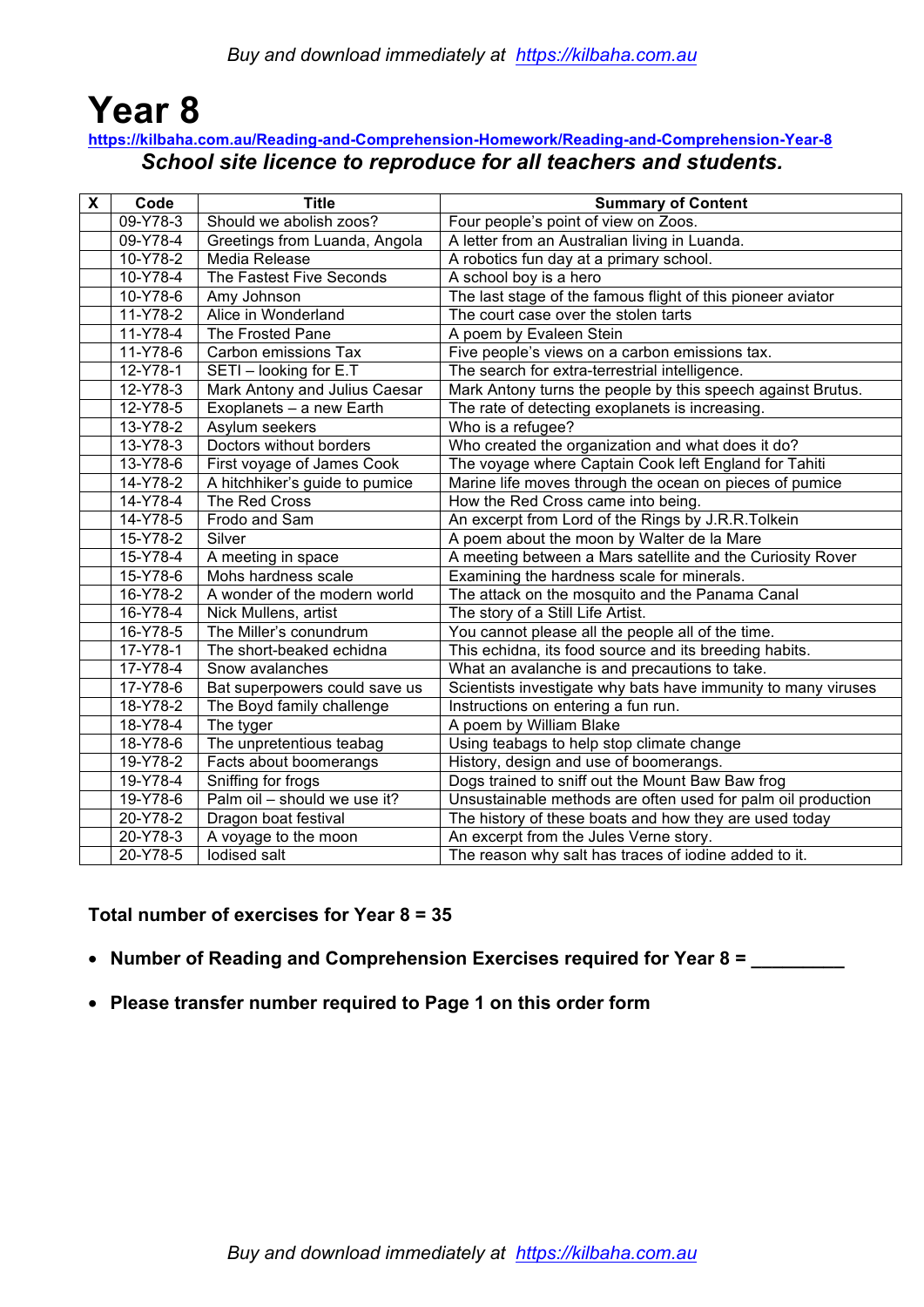### **Year 9 https://kilbaha.com.au/Reading-and-Comprehension-Homework/Reading-and-Comprehension-Year-9** *School site licence to reproduce for all teachers and students.*

| $\mathsf{X}$ | Code      | <b>Title</b>                        | <b>Summary of Content</b>                             |
|--------------|-----------|-------------------------------------|-------------------------------------------------------|
|              | 09-Y910-1 | After the Drought                   | A story about rain after a drought.                   |
|              | 09-Y910-4 | A Discovery about my Weird Aunt     | An aunt who goes green.                               |
|              | 09-Y910-5 | Wellington                          | Information about a city in New Zealand.              |
|              | 10-Y910-3 | "Hello Chair"                       | An ode to an old chair.                               |
|              | 10-Y910-4 | The Climb                           | And still another crate to climb!                     |
|              | 11-Y910-2 | Two Little Angels                   | A story about a robbery.                              |
|              | 11-Y910-4 | Necker Cube and Rubin Vase          | Optical illusions.                                    |
|              | 11-Y910-6 | <b>Little Women</b>                 | An excerpt from Little Women by Louisa May Alcott     |
|              | 12-Y910-1 | Sally Pearson - athlete of the year | Sally Pearson's achievements in athletics.            |
|              | 12-Y910-3 | The Drover's Wife                   | A story of isolation by Henry Lawson.                 |
|              | 12-Y910-5 | Cultural tourism-help or hindrance? | The advantages and problems of tourism                |
|              | 13-Y910-1 | Too many people on Everest          | Large numbers of tourists are climbing this mountain. |
|              | 13-Y910-4 | Proverbs and sayings                | The difference between a proverb and a saying.        |
|              | 13-Y910-5 | <b>Star Wars</b>                    | This is a film series about a far away galaxy.        |
|              | 14-Y910-2 | The Nobel Prize                     | Alfred Nobel and the awards he funded.                |
|              | 14-Y910-4 | Molly                               | A story about two good friends.                       |
|              | 14-Y910-6 | The Merchant of Venice              | An excerpt from The Merchant of Venice                |
|              | 15-Y910-3 | The black-breasted buzzard          | Description, breeding and hunting style of this bird  |
|              | 15-Y910-4 | Hijacking a common room             | Year 9 students using the year 12 common room         |
|              | 15-Y910-6 | How do we know where we are?        | Learning more about how we know where we are          |
|              | 16-Y910-1 | An African festival                 | Interpreting a brochure about a festival.             |
|              | 16-Y910-2 | The \$100 bet                       | A story about a scary night in the woods.             |
|              | 16-Y910-5 | Pompeii                             | A story about the eruption of Mount Vesuvius.         |
|              | 17-Y910-2 | Friction - help or hindrance?       | The pros and cons of friction.                        |
|              | 17-Y910-3 | No more boomerang                   | A poem by Oodgeroo Noonuccal                          |
|              | 17-Y910-5 | The Last Supper                     | Painting of The Last Supper by Leonardo da Vinci      |
|              | 18-Y910-1 | <b>White Night</b>                  | Information about what will happen on White Night.    |
|              | 18-Y910-4 | <b>DFTD</b>                         | A disease affecting the Tasmanian Devil.              |
|              | 18-Y910-6 | Spider crabs on the march           | Spider crabs go on a march in Port Phillip Bay.       |
|              | 19-Y910-1 | Dear Laura                          | Letter to a friend from the town Laura in Queensland. |
|              | 19-Y910-4 | Preserving graffiti                 | Graffiti found on Hadrian's wall.                     |
|              | 19-Y910-5 | A weird new world                   | Strange creatures found under the Antarctic ice cap.  |
|              | 20-Y910-1 | Should we abolish daylight saving?  | Four people give their views on daylight saving       |
|              | 20-Y910-3 | Our Ash                             | Ashleigh Barty, a famous Australian tennis player.    |
|              | 20-Y910-6 | A popcorn surface                   | Images taken by a telescope of the sun's surface      |

### **Total number of exercises for Year 9 = 35**

- **Number of Reading and Comprehension Exercises required for Year 9 = \_\_\_\_\_\_\_\_\_**
- **Please transfer number required to Page 1 on this order form**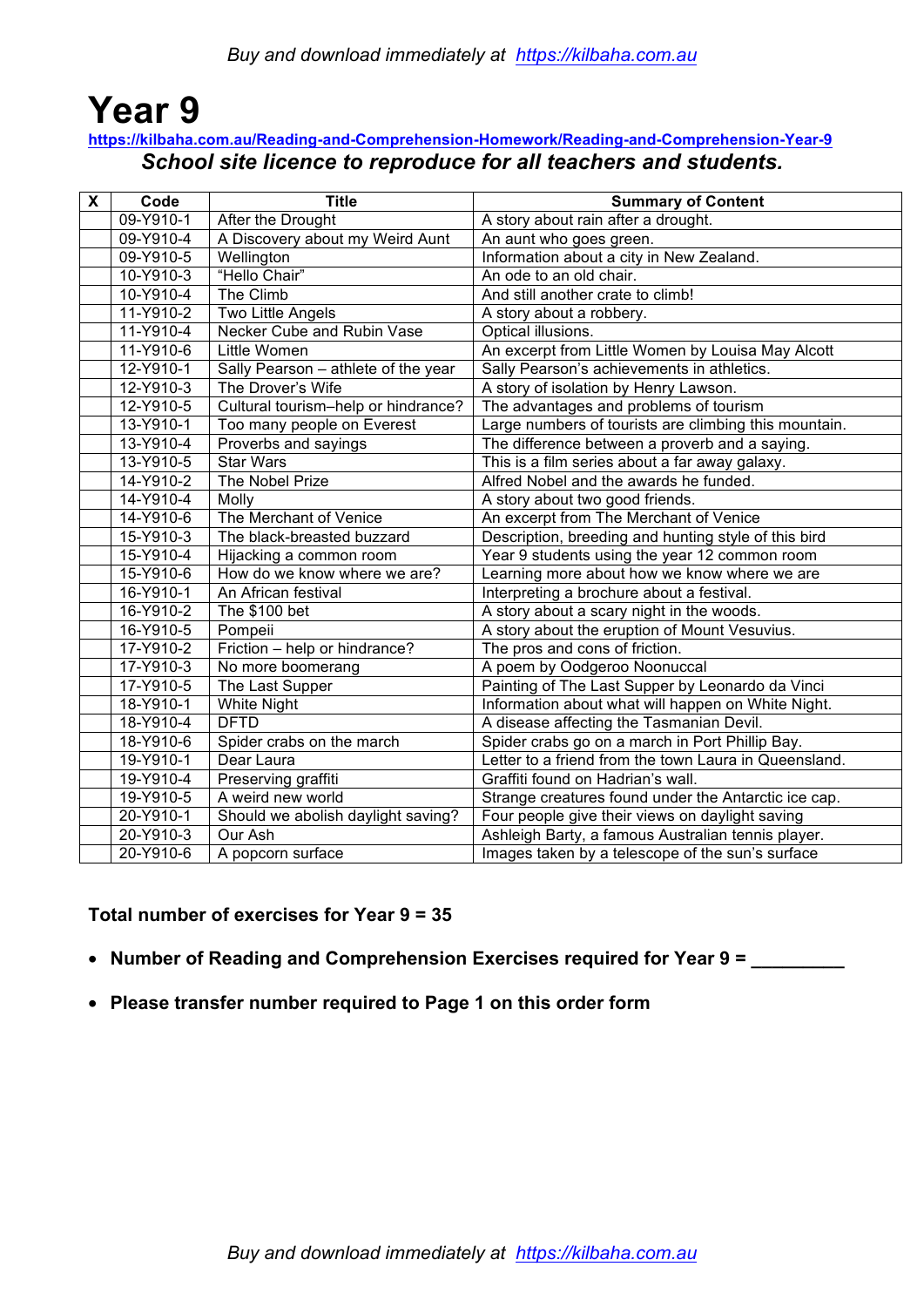# **Year 10**

### **https://kilbaha.com.au/Reading-and-Comprehension-Homework/Reading-and-Comprehension-Year-10** *School site licence to reproduce for all teachers and students.*

| $\mathsf{X}$ | Code      | <b>Title</b>                       | <b>Summary of Content</b>                               |
|--------------|-----------|------------------------------------|---------------------------------------------------------|
|              | 09-Y910-2 | <b>Ancient Fossil Revelations</b>  | Ancient fossils tell us how the turtle's shell evolved. |
|              | 09-Y910-3 | Daylight saving                    | Daylight saving in Australia and overseas.              |
|              | 10-Y910-1 | A place to put things              | Preparing to move house                                 |
|              | 10-Y910-2 | At the Barrier                     | Farming and mining on the other side of the Darling     |
|              | 11-Y910-1 | The Wolves and the Jackal          | An excerpt from the Jungle Book by Rudyard Kipling      |
|              | 11-Y910-3 | <b>Crude Oil Distillation</b>      | How petrol is obtained from crude oil.                  |
|              | 11-Y910-5 | <b>Great Expectations</b>          | An excerpt from Great Expectations                      |
|              | 12-Y910-2 | Europa - Jupiter's watery moon     | Description and habitability of Europa.                 |
|              | 12-Y910-4 | <b>CCTV and Privacy</b>            | Closed-circuit television- for and against.             |
|              | 12-Y910-6 | The Antarctic Treaty               | Forty nine countries are signatories to this treaty     |
|              | 13-Y910-2 | Sina Weibo                         | Chinese micro-blogging web site with censorship.        |
|              | 13-Y910-3 | <b>Get Smart</b>                   | Comedy TV series about a bungling secret agent.         |
|              | 13-Y910-6 | A Tale of Two Cities               | Excerpt from the book, A Tale of Two Cities             |
|              | 14-Y910-1 | The Inkblot Test                   | Psychological test used for personality assessment.     |
|              | 14-Y910-3 | <b>Herbivores and Carnivores</b>   | Plant and /or animal eaters.                            |
|              | 14-Y910-5 | Don't txt on the road.             | This article gives safety tips for drivers.             |
|              | 15-Y910-1 | Classification                     | How animals are classified.                             |
|              | 15-Y910-2 | How to play Black Queen            | How to play this card game and how to score             |
|              | 15-Y910-5 | Should restaurants ban mobiles?    | Six people comment about using phones                   |
|              | 16-Y910-3 | Zombie spider                      | Wasps that use a spider for their nursery.              |
|              | 16-Y910-4 | To cull or not to cull             | Seven people's ideas about shark culling                |
|              | 16-Y910-6 | Westminster Bridge                 | A poem by William Wordsworth.                           |
|              | 17-Y910-1 | The isolation of the drover's wife | A story by Lawson and a painting by Drysdale.           |
|              | 17-Y910-4 | Deja Vu                            | A story about a time at the beach.                      |
|              | 17-Y910-6 | <b>Budj Bin</b>                    | Ingenious aquaculture system over 6000 years old.       |
|              | 18-Y910-2 | A renaming of stars                | The aboriginal people - Australia's first astronomers.  |
|              | 18-Y910-3 | Oedipus                            | A Greek legend adapted from a play by Sophocles         |
|              | 18-Y910-5 | Xanadu                             | The Mongol Empire under Genghis Khan                    |
|              | 19-Y910-2 | Unusual animals                    | Four very weird animals                                 |
|              | 19-Y910-3 | TESS - exoplanet survey satellite  | A satellite that is set up to observe exoplanets.       |
|              | 19-Y910-6 | Infinity                           | Escher and tessellations and the Mobius strip.          |
|              | 20-Y910-2 | Lyrebird                           | Information on two types of lyrebird.                   |
|              | 20-Y910-4 | The Lake Isle of Innisfree         | A poem by William Butler Yeats.                         |
|              | 20-Y910-5 | The yellow wallpaper               | From a book about the subordination of women.           |

### **Total number of exercises for Year 10 = 34**

- **Number of Reading and Comprehension Exercises required for Year 10 = \_\_\_\_\_\_\_\_\_**
- **Please transfer number required to Page 1 on this order form**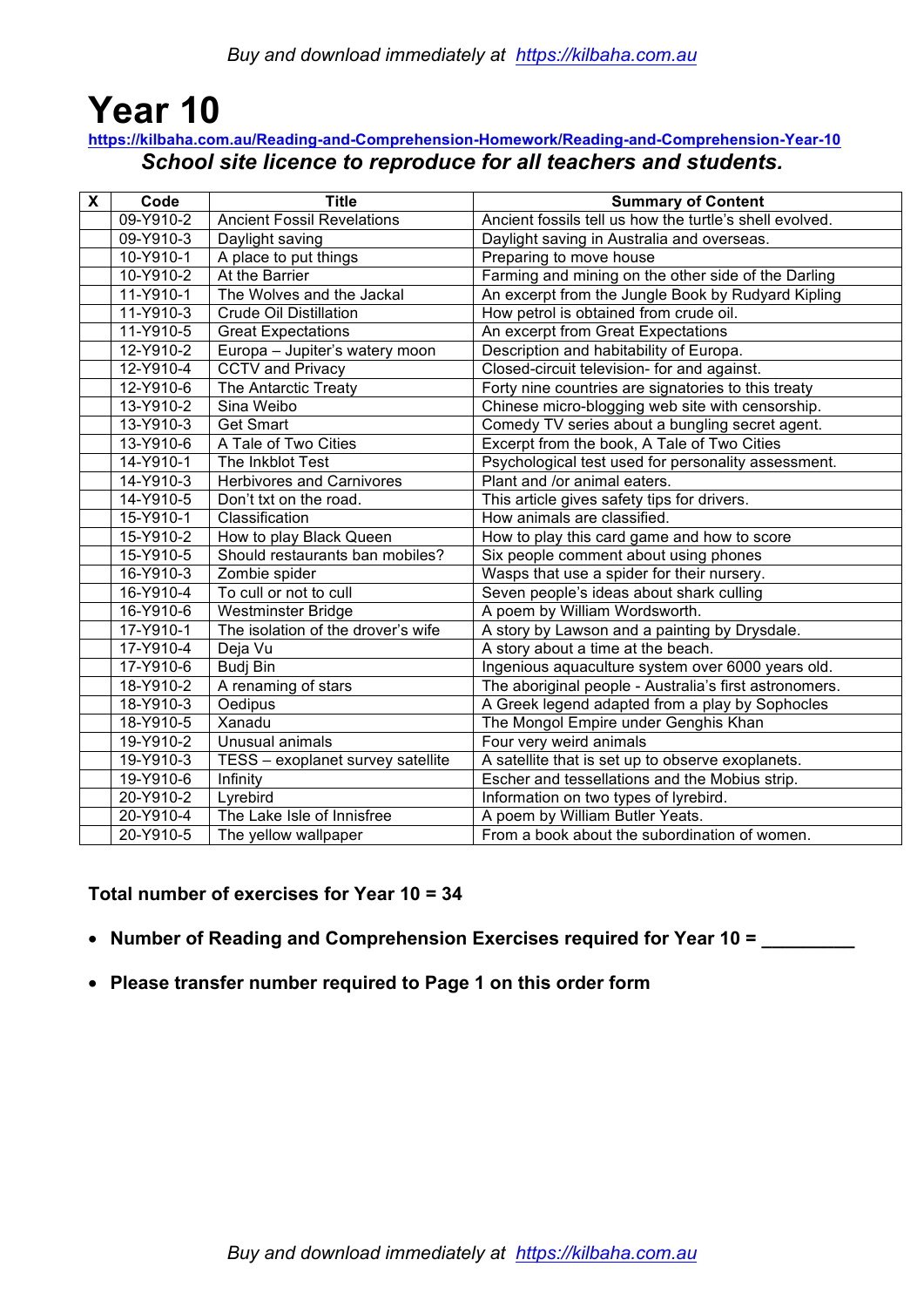

# **SPELLING - NAPLAN YEARS 3, 5, 7, 9**

*School site licence to reproduce for all teachers and students.*

| <b>Kilbaha Education</b><br>(Est. 1978) (ABN 47 065 111 373)<br><b>PO Box 2227</b> | Tel: (03) 9018 5376         |
|------------------------------------------------------------------------------------|-----------------------------|
| <b>Kew Vic 3101</b>                                                                | Email: kilbaha@gmail.com    |
| <b>Australia</b>                                                                   | Web: https://kilbaha.com.au |
| <b>SCHOOL ORDER NUMBER</b> (required)                                              | <b>DATE</b>                 |
| <b>NAME</b>                                                                        |                             |
| <b>SCHOOL</b>                                                                      |                             |
| <b>ADDRESS</b>                                                                     |                             |
| <b>POSTCODE</b><br><b>TEL</b>                                                      |                             |
| <b>EMAIL</b>                                                                       |                             |

*1374 words correctly spelled for Years 3, 5, 7, 9. NAPLAN Tests 2008 – 2016 plus additional words. Common incorrect spelling of each word. Original sample sentence containing each correctly spelled word. Supplied in Microsoft Excel, Microsoft Word and Adobe PDF. List of rules to use for correct spelling. Ideal for short homework exercises.*

#### **Please mark (X) the year levels required**

| Year<br>Level | <b>Description</b><br>Supplied in Microsoft Excel, Microsoft Word and Adobe PDF.<br>Includes list of rules to use for correct spelling.                                                | Cost |
|---------------|----------------------------------------------------------------------------------------------------------------------------------------------------------------------------------------|------|
| 3             | Year 3 spelling. NAPLAN Tests 2008 - 2016 plus additional words.<br>Common incorrect spelling of each word. Original sample sentence<br>containing each correctly spelled word.        | \$10 |
| 5             | Year 5 spelling. NAPLAN Tests 2008 - 2016 plus additional words.<br>Common incorrect spelling of each word. Original sample sentence<br>containing each correctly spelled word.        | \$10 |
| 7             | Year 7 spelling. NAPLAN Tests 2008 - 2016 plus additional words.<br>Common incorrect spelling of each word. Original sample sentence<br>containing each correctly spelled word.        | \$10 |
| 9             | <b>Year 9 spelling.</b> NAPLAN Tests 2008 – 2016 plus additional words.<br>Common incorrect spelling of each word. Original sample sentence<br>containing each correctly spelled word. | \$10 |

**Total Amount = \$\_\_\_\_\_\_\_\_\_\_\_\_\_ (All prices include GST)**

### **Email to kilbaha@gmail.com**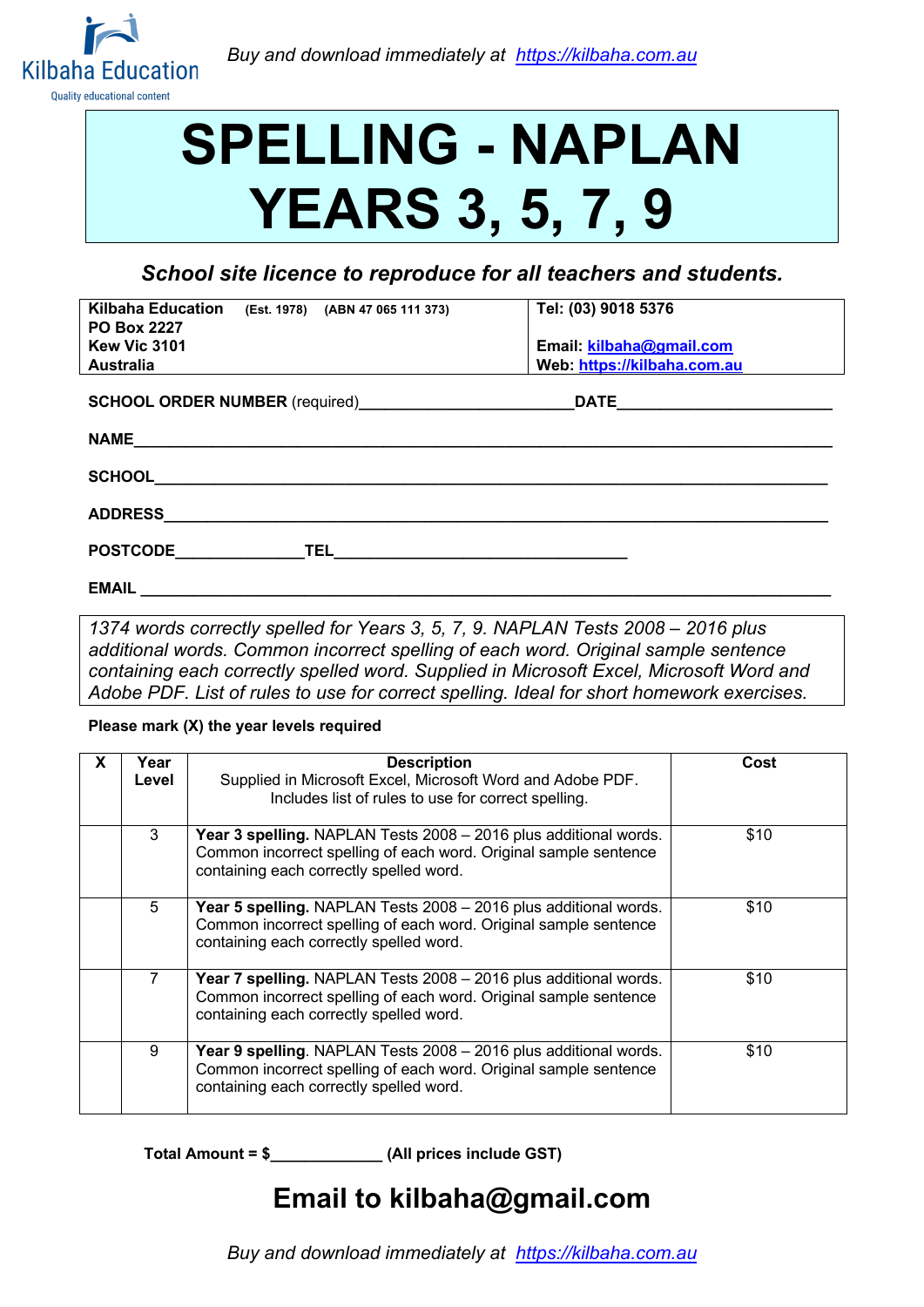

## **NARRATIVE AND PERSUASIVE WRITING Homework Exercises Years 3, 5, 7, 9**

### *School site licence to reproduce for all teachers and students.*

| <b>Kilbaha Education</b><br>(Est. 1978) (ABN 47 065 111 373)<br><b>PO Box 2227</b><br>Kew Vic 3101                                                                                                                                     | Tel: (03) 9018 5376<br>Email: kilbaha@gmail.com |
|----------------------------------------------------------------------------------------------------------------------------------------------------------------------------------------------------------------------------------------|-------------------------------------------------|
|                                                                                                                                                                                                                                        |                                                 |
| <b>Australia</b>                                                                                                                                                                                                                       | Web. https://kilbaha.com.au                     |
|                                                                                                                                                                                                                                        |                                                 |
| SCHOOL ORDER NUMBER (required)<br><u>Letter and the set of the set of the set of the set of the set of the set of the set of the set of the set of the set of the set of the set of the set of the set of the set of the set of th</u> |                                                 |
|                                                                                                                                                                                                                                        |                                                 |
|                                                                                                                                                                                                                                        |                                                 |
|                                                                                                                                                                                                                                        |                                                 |
| <b>SCHOOL</b><br><u> 1989 - Andrea Station Andrea Station (1989), actor a contratto della contratta della contratta dell'India</u>                                                                                                     |                                                 |
|                                                                                                                                                                                                                                        |                                                 |
| <b>ADDRESS</b>                                                                                                                                                                                                                         |                                                 |
|                                                                                                                                                                                                                                        |                                                 |
|                                                                                                                                                                                                                                        |                                                 |
| POSTCODE TELESTING TELESTING AND TELESTING AND TELESTING AND TELESTING AND TELESTING AND TELESTING AND TELESTING                                                                                                                       |                                                 |
|                                                                                                                                                                                                                                        |                                                 |
| EMAIL ________________________                                                                                                                                                                                                         |                                                 |

*120 exercises each containing one stimulus description for narrative or persuasive writing, student writing pages and a sample response. Supplied in Microsoft WORD for easy editing, Adobe PDF for easy printing. Ideal for short homework exercises.*

**Please mark (X) the year levels required OR select individual writing exercises from the following pages. The cost is \$2 per Writing Homework Exercise.**

#### *School site licence to reproduce for all teachers and students.*

| Year  | <b>Description</b>                                                  | Cost |
|-------|---------------------------------------------------------------------|------|
| Level | (See following pages for details or to select individual exercises) |      |
| 3     | 30 Narrative and Persuasive Writing Exercises each                  | \$60 |
|       | with a sample response. Recommended for Year 3.                     |      |
| 5     | 30 Narrative and Persuasive Writing Exercises each                  | \$60 |
|       | with a sample response. Recommended for Year 5.                     |      |
| 7     | 30 Narrative and Persuasive Writing Exercises each                  | \$60 |
|       | with a sample response. Recommended for Year 7.                     |      |
| 9     | 30 Narrative and Persuasive Writing Exercises each                  | \$60 |
|       | with a sample response. Recommended for Year 9.                     |      |

*All of these exercises also include an interactive PDF version that students can complete on their device.*

**Number of Writing Exercises required (from all pages) = \_\_\_\_\_\_\_\_\_ @ \$2 each** 

**Total Amount = \$\_\_\_\_\_\_\_\_\_\_\_\_\_ (All prices include GST)**

### **Email to kilbaha@gmail.com**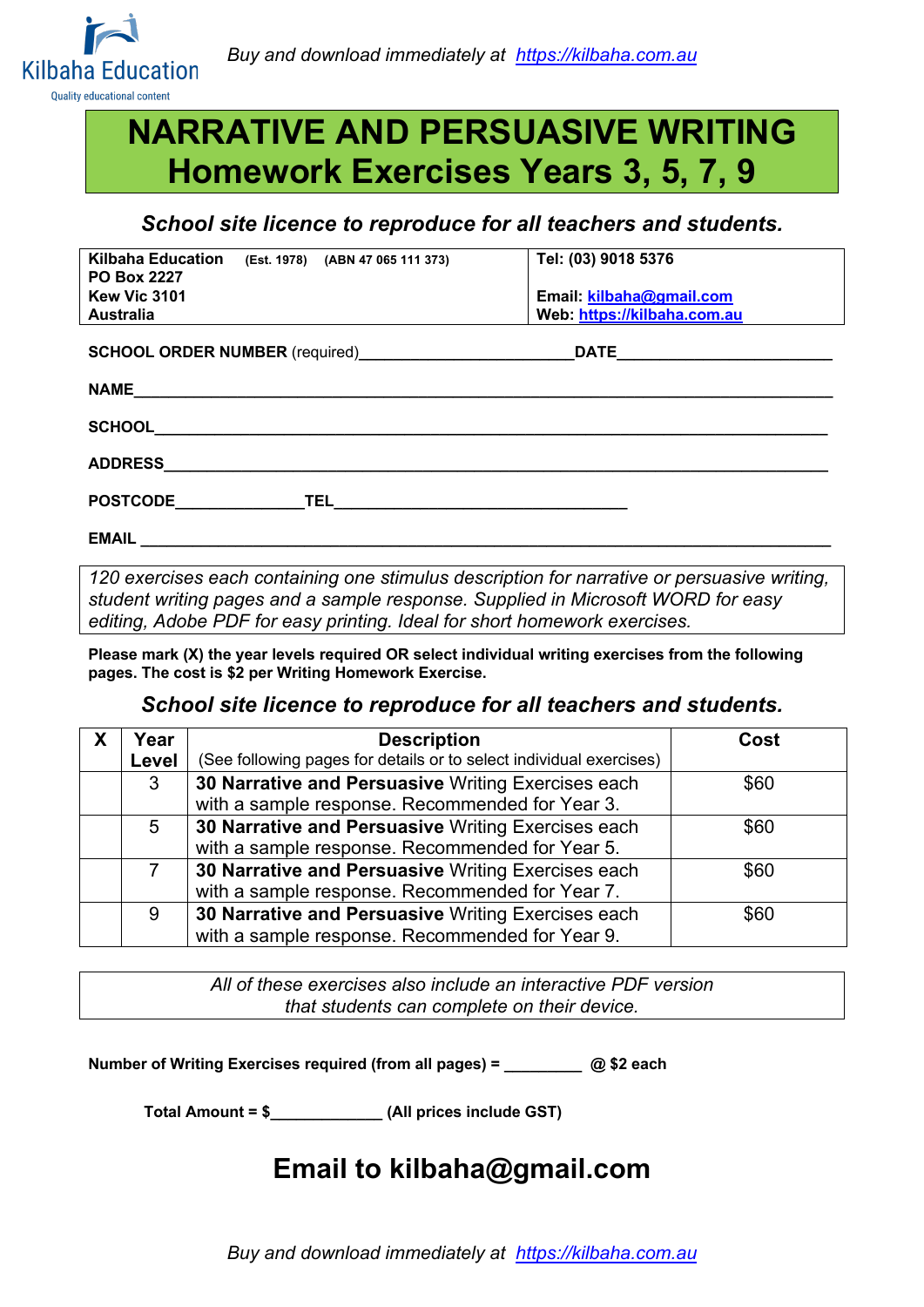### **Year 3 Writing**

| X | Code     | <b>Title</b>                                                                     | Genre      |
|---|----------|----------------------------------------------------------------------------------|------------|
|   | activity | Try this activity                                                                | Persuasive |
|   | bed      | Guess what's under my bed?                                                       | Narrative  |
|   | better   | Which is better?                                                                 | Persuasive |
|   | books    | Reading books is better than watching TV                                         | Persuasive |
|   | box      | The box                                                                          | Narrative  |
|   | cages    | It is cruel to keep animals in cages and zoos                                    | Persuasive |
|   | city     | City or country?                                                                 | Persuasive |
|   | cook     | Everyone should learn to cook                                                    | Persuasive |
|   | crowd    | The crowd                                                                        | Narrative  |
|   | dentist  | A visit to the dentist                                                           | Narrative  |
|   | dog      | Every classroom should have a pet dog                                            | Persuasive |
|   | dream    | My dream                                                                         | Narrative  |
|   | found    | Found                                                                            | Narrative  |
|   | gate     | The gate                                                                         | Narrative  |
|   | hero     | Hero award                                                                       | Persuasive |
|   | idea     | My big idea!                                                                     | Persuasive |
|   | imagine  | Imagine                                                                          | Narrative  |
|   | language | Australian primary school children should learn another language besides English | Persuasive |
|   | mess     | What a mess!                                                                     | Narrative  |
|   | note     | The note                                                                         | Narrative  |
|   | pet      | A cat makes a better pet than a dog                                              | Persuasive |
|   | river    | The river                                                                        | Narrative  |
|   | rule     | Change a rule or law                                                             | Persuasive |
|   | schools  | Schools should be closed on Wednesday afternoons                                 | Persuasive |
|   | sport    | Every student should play a sport                                                | Persuasive |
|   | summer   | Summer is better than winter                                                     | Persuasive |
|   | surprise | A surprise                                                                       | Narrative  |
|   | toys     | Too much money is spent on toys and games                                        | Persuasive |
|   | tracks   | Following tracks                                                                 | Narrative  |
|   | walk     | Students should walk to school                                                   | Persuasive |

### *School site licence to reproduce for all teachers and students.*

• **Number of Writing Exercises required for Year 3 = \_\_\_\_\_\_\_\_\_**

### • **Please transfer number required to Page 1 on this order form**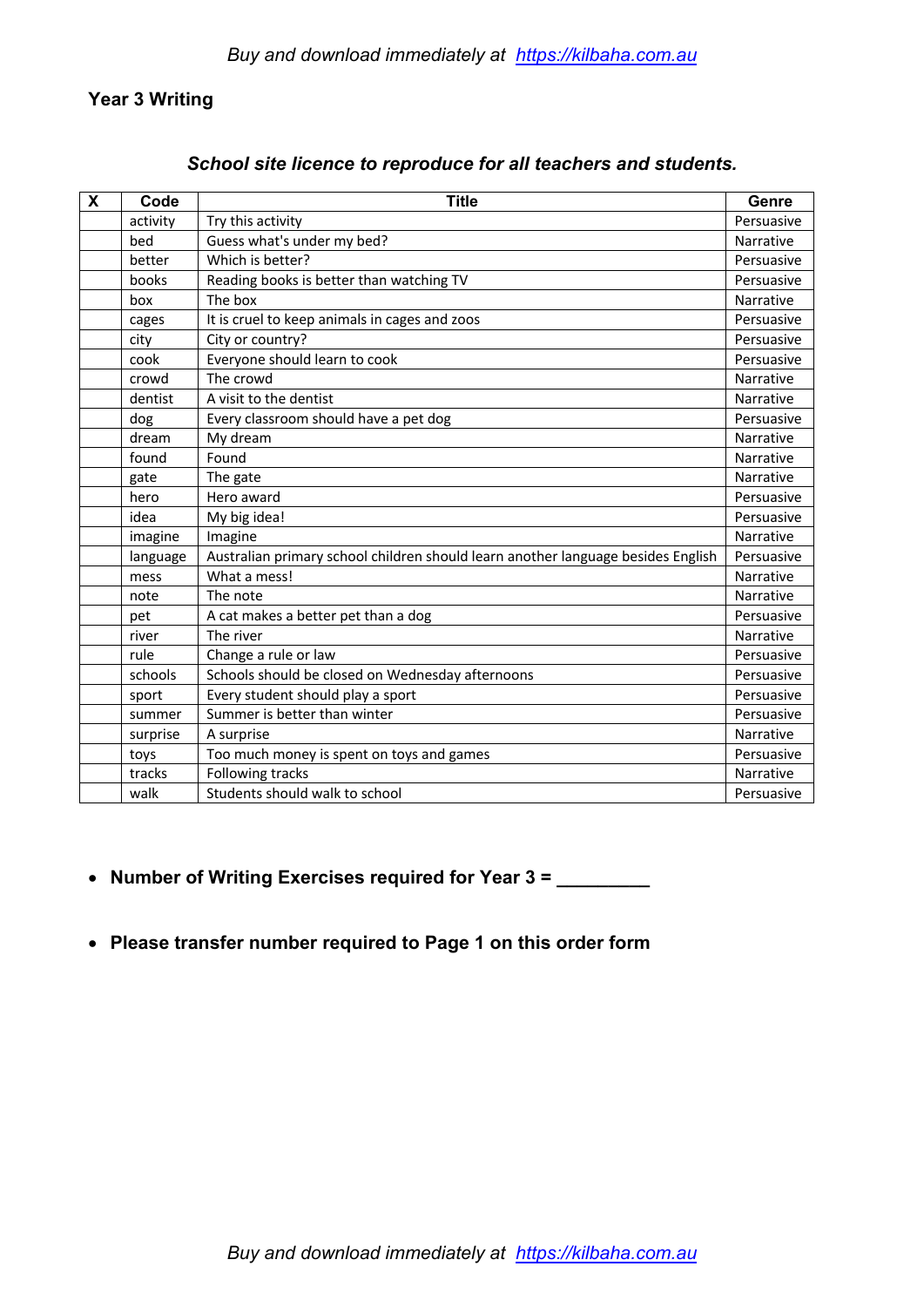### **Year 5 Writing**

| X | Code     | <b>Title</b>                                                                     | Genre      |
|---|----------|----------------------------------------------------------------------------------|------------|
|   | activity | Try this activity                                                                | Persuasive |
|   | bed      | Guess what's under my bed?                                                       | Narrative  |
|   | better   | Which is better?                                                                 | Persuasive |
|   | books    | Reading books is better than watching TV                                         | Persuasive |
|   | box      | The box                                                                          | Narrative  |
|   | cages    | It is cruel to keep animals in cages and zoos                                    | Persuasive |
|   | city     | City or country?                                                                 | Persuasive |
|   | cook     | Everyone should learn to cook                                                    | Persuasive |
|   | crowd    | The crowd                                                                        | Narrative  |
|   | dentist  | A visit to the dentist                                                           | Narrative  |
|   | dog      | Every classroom should have a pet dog                                            | Persuasive |
|   | dream    | My dream                                                                         | Narrative  |
|   | found    | Found                                                                            | Narrative  |
|   | gate     | The gate                                                                         | Narrative  |
|   | hero     | Hero award                                                                       | Persuasive |
|   | idea     | My big idea!                                                                     | Persuasive |
|   | imagine  | Imagine                                                                          | Narrative  |
|   | language | Australian primary school children should learn another language besides English | Persuasive |
|   | mess     | What a mess!                                                                     | Narrative  |
|   | note     | The note                                                                         | Narrative  |
|   | pet      | A cat makes a better pet than a dog                                              | Persuasive |
|   | river    | The river                                                                        | Narrative  |
|   | rule     | Change a rule or law                                                             | Persuasive |
|   | schools  | Schools should be closed on Wednesday afternoons                                 | Persuasive |
|   | sport    | Every student should play a sport                                                | Persuasive |
|   | summer   | Summer is better than winter                                                     | Persuasive |
|   | surprise | A surprise                                                                       | Narrative  |
|   | toys     | Too much money is spent on toys and games                                        | Persuasive |
|   | tracks   | Following tracks                                                                 | Narrative  |
|   | walk     | Students should walk to school                                                   | Persuasive |

### *School site licence to reproduce for all teachers and students.*

• **Number of Writing Exercises required for Year 5 = \_\_\_\_\_\_\_\_\_**

### • **Please transfer number required to Page 1 on this order form**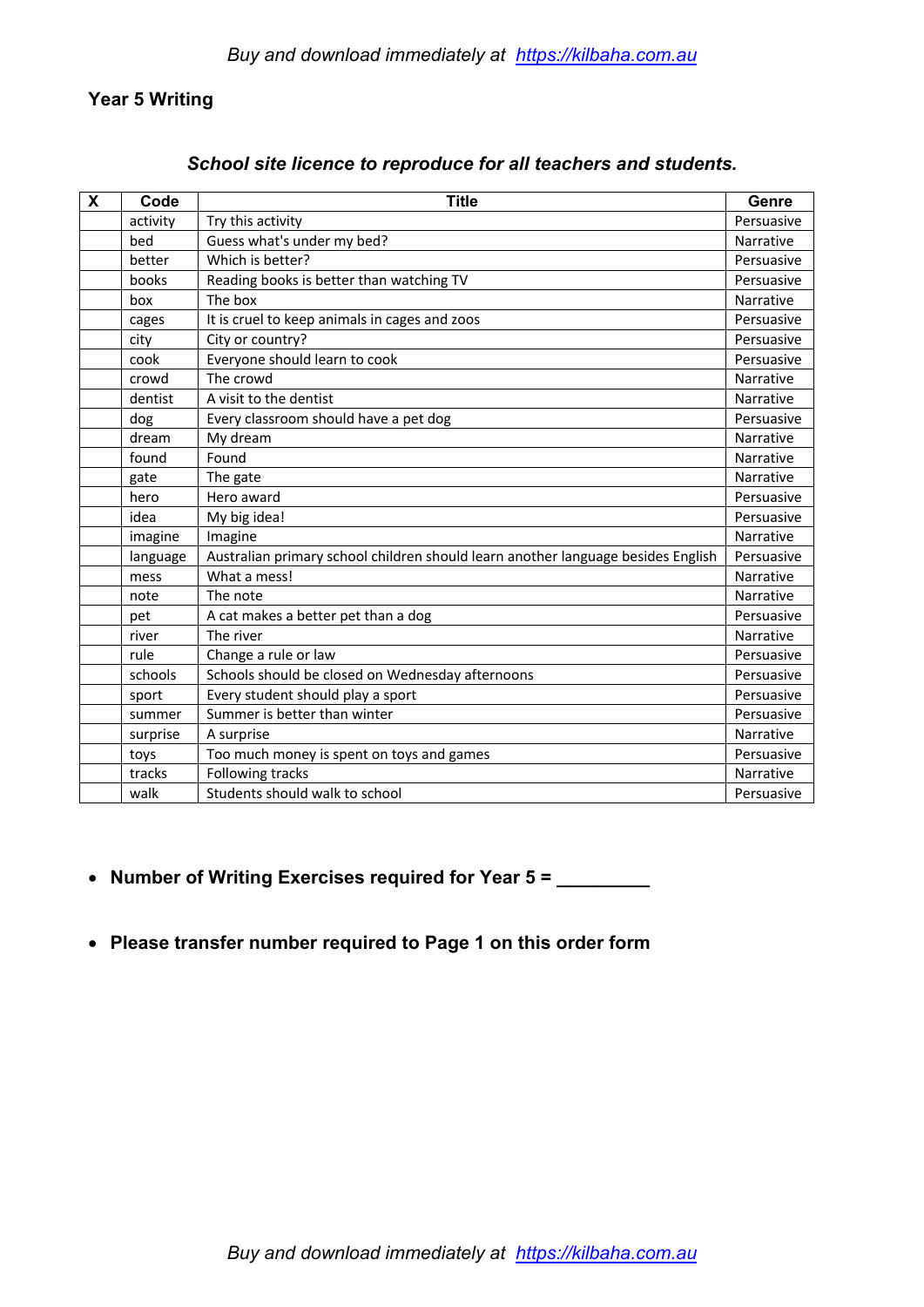### **Year 7 Writing**

|  |  |  | School site licence to reproduce for all teachers and students. |
|--|--|--|-----------------------------------------------------------------|
|--|--|--|-----------------------------------------------------------------|

| $\boldsymbol{\mathsf{X}}$ | Code       | <b>Title</b>                                      | Genre      |
|---------------------------|------------|---------------------------------------------------|------------|
|                           | best       | Simply the best                                   | Persuasive |
|                           | books      | Reading books is better than watching TV          | Persuasive |
|                           | box        | The box                                           | Narrative  |
|                           | cages      | It is cruel to keep animals in cages and zoos     | Persuasive |
|                           | city       | City or country?                                  | Persuasive |
|                           | cook       | Everyone should learn to cook                     | Persuasive |
|                           | drone      | A day in the life of my drone                     | Narrative  |
|                           | found      | Found                                             | Narrative  |
|                           | hero       | Hero award                                        | Persuasive |
|                           | mess       | What a mess!                                      | Narrative  |
|                           | message    | The message                                       | Narrative  |
|                           | moon       | The moon                                          | Narrative  |
|                           | note       | The note                                          | Narrative  |
|                           | pet        | A cat makes a better pet than a dog               | Persuasive |
|                           | phones     | Mobile phones should be allowed in all classrooms | Persuasive |
|                           | river      | The river                                         | Narrative  |
|                           | rule       | Change a rule or law                              | Persuasive |
|                           | scared     | One day when I was scared                         | Narrative  |
|                           | schools    | Schools should be closed on Wednesday afternoons  | Persuasive |
|                           | sign       | The sign said                                     | Narrative  |
|                           | sport      | Every student should play a sport                 | Persuasive |
|                           | storm      | The storm                                         | Narrative  |
|                           | surprise   | A surprise                                        | Narrative  |
|                           | talking    | Talking is better than texting                    | Persuasive |
|                           | technology | New technology                                    | Persuasive |
|                           | toys       | Too much money is spent on toys and games         | Persuasive |
|                           | walk       | Students should walk to school                    | Persuasive |
|                           | waste      | Don't waste it                                    | Persuasive |
|                           | world      | The strange new world                             | Narrative  |
|                           | write      | It is better to hand write than to type           | Persuasive |

- **Number of Writing Exercises required for Year 7 = \_\_\_\_\_\_\_\_\_**
- **Please transfer number required to Page 1 on this order form**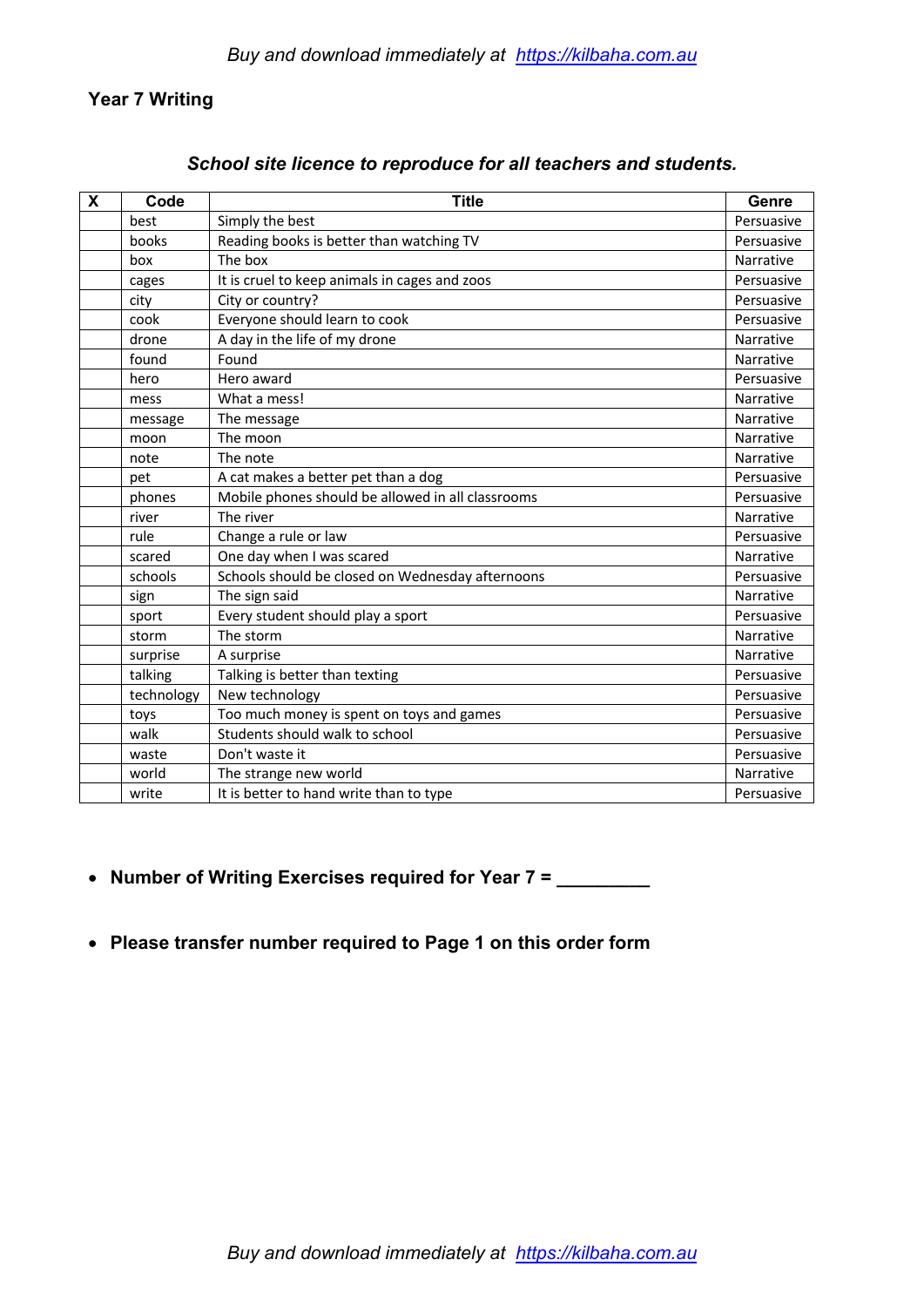### **Year 9 Writing**

### *School site licence to reproduce for all teachers and students.*

| $\boldsymbol{\mathsf{X}}$ | Code       | <b>Title</b>                                      | Genre      |
|---------------------------|------------|---------------------------------------------------|------------|
|                           | best       | Simply the best                                   | Persuasive |
|                           | books      | Reading books is better than watching TV          | Persuasive |
|                           | box        | The box                                           | Narrative  |
|                           | cages      | It is cruel to keep animals in cages and zoos     | Persuasive |
|                           | city       | City or country?                                  | Persuasive |
|                           | cook       | Everyone should learn to cook                     | Persuasive |
|                           | drone      | A day in the life of my drone                     | Narrative  |
|                           | found      | Found                                             | Narrative  |
|                           | hero       | Hero award                                        | Persuasive |
|                           | mess       | What a mess!                                      | Narrative  |
|                           | message    | The message                                       | Narrative  |
|                           | moon       | The moon                                          | Narrative  |
|                           | note       | The note                                          | Narrative  |
|                           | pet        | A cat makes a better pet than a dog               | Persuasive |
|                           | phones     | Mobile phones should be allowed in all classrooms | Persuasive |
|                           | river      | The river                                         | Narrative  |
|                           | rule       | Change a rule or law                              | Persuasive |
|                           | scared     | One day when I was scared                         | Narrative  |
|                           | schools    | Schools should be closed on Wednesday afternoons  | Persuasive |
|                           | sign       | The sign said                                     | Narrative  |
|                           | sport      | Every student should play a sport                 | Persuasive |
|                           | storm      | The storm                                         | Narrative  |
|                           | surprise   | A surprise                                        | Narrative  |
|                           | talking    | Talking is better than texting                    | Persuasive |
|                           | technology | New technology                                    | Persuasive |
|                           | toys       | Too much money is spent on toys and games         | Persuasive |
|                           | walk       | Students should walk to school                    | Persuasive |
|                           | waste      | Don't waste it                                    | Persuasive |
|                           | world      | The strange new world                             | Narrative  |
|                           | write      | It is better to hand write than to type           | Persuasive |

- **Number of Writing Exercises required for Year 9 = \_\_\_\_\_\_\_\_\_**
- **Please transfer number required to Page 1 on this order form**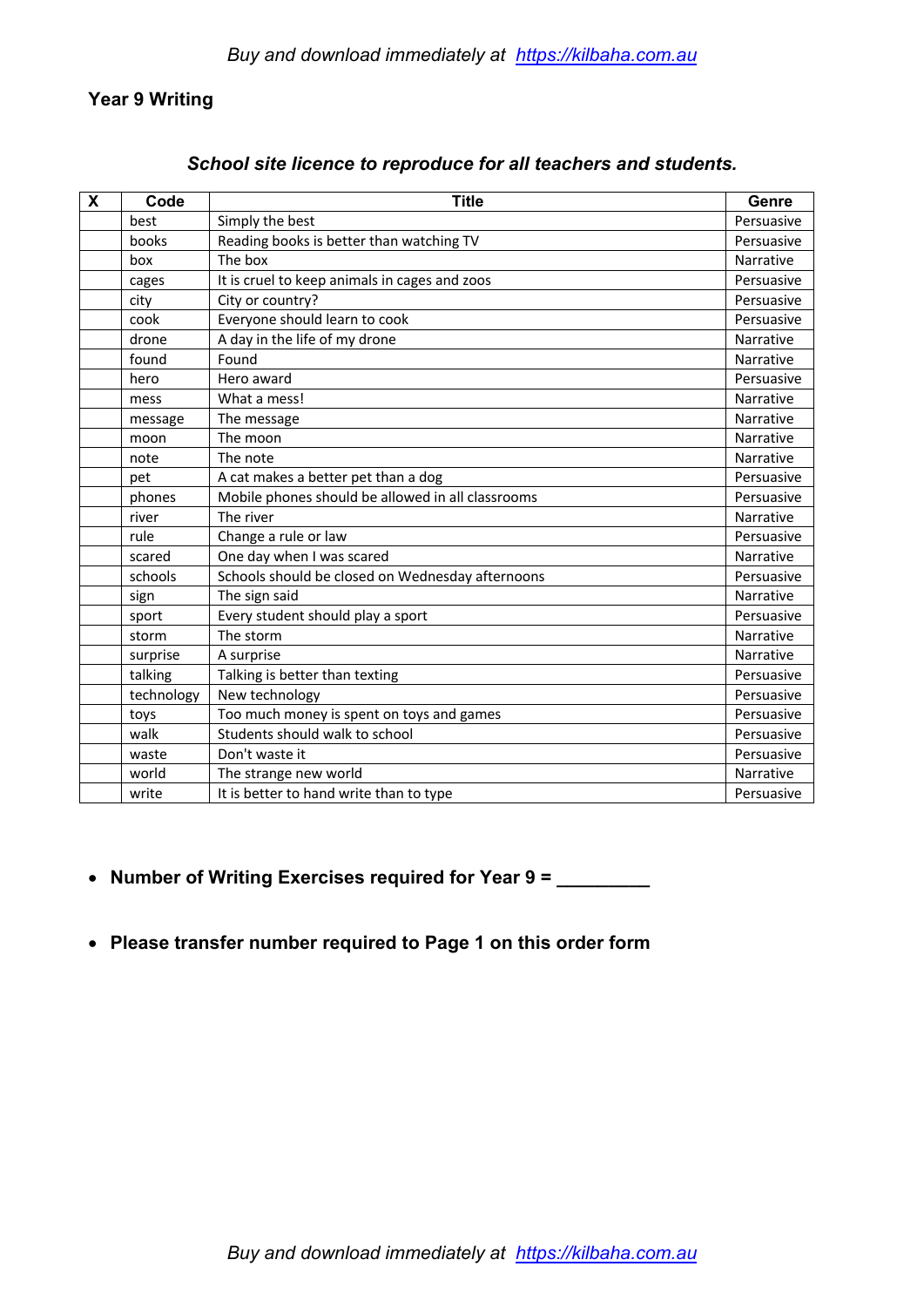

# **Detailed Answers and Responses to ALL ACARA NAPLAN TESTS 2008 – 2018**

**Download the Questions at the links below.**

**https://www.acara.edu.au/assessment/naplan/naplan-2008-2011-test-papers**

**https://www.acara.edu.au/assessment/naplan/naplan-2012-2016-test-papers**

*Unlimited school site licence to reproduce for all teachers and students.*

| Kilbaha Education (Est. 1978) (ABN 47 065 111 373)<br><b>PO Box 2227</b><br><b>Kew Vic 3101</b><br><b>Australia</b> | Tel: (03) 9018 5376<br>Email: kilbaha@gmail.com<br>Web https://kilbaha.com.au |
|---------------------------------------------------------------------------------------------------------------------|-------------------------------------------------------------------------------|
| <b>SCHOOL ORDER NUMBER</b> (required)                                                                               |                                                                               |
| <b>NAME</b>                                                                                                         |                                                                               |
|                                                                                                                     |                                                                               |
| <b>ADDRESS</b>                                                                                                      |                                                                               |
| <b>POSTCODE</b><br><b>TEL</b>                                                                                       |                                                                               |

**EMAIL \_\_\_\_\_\_\_\_\_\_\_\_\_\_\_\_\_\_\_\_\_\_\_\_\_\_\_\_\_\_\_\_\_\_\_\_\_\_\_\_\_\_\_\_\_\_\_\_\_\_\_\_\_\_\_\_\_\_\_\_\_\_\_\_\_\_\_\_\_\_\_\_\_\_\_\_\_\_\_\_** 

**Please mark (X) those required.** 

| Detailed answers and responses to<br>ALL ACARA NAPLAN TESTS 2008 - 2018 (Questions not included)<br>Download questions from the links at the top of this page. | <b>Price</b> |
|----------------------------------------------------------------------------------------------------------------------------------------------------------------|--------------|
| <b>Year 3</b> – 44 sets of answers – 387 pages. School site licence for all<br>teachers and students for printing and sharing on all electronic devices.       | \$99.95      |
| <b>Year 5</b> – 44 sets of answers – 454 pages. School site licence for all<br>teachers and students for printing and sharing on all electronic devices.       | \$99.95      |
| <b>Year 7</b> – 53 sets of answers – 569 pages. School site licence for all<br>teachers and students for printing and sharing on all electronic devices.       | \$99.95      |
| <b>Year 9</b> $-$ 53 sets of answers $-$ 595 pages. School site licence for all<br>teachers and students for printing and sharing on all electronic devices.   | \$99.95      |

**Total Amount = \$\_\_\_\_\_\_\_\_\_\_\_\_\_ (All prices include GST)**

# **Email to kilbaha@gmail.com**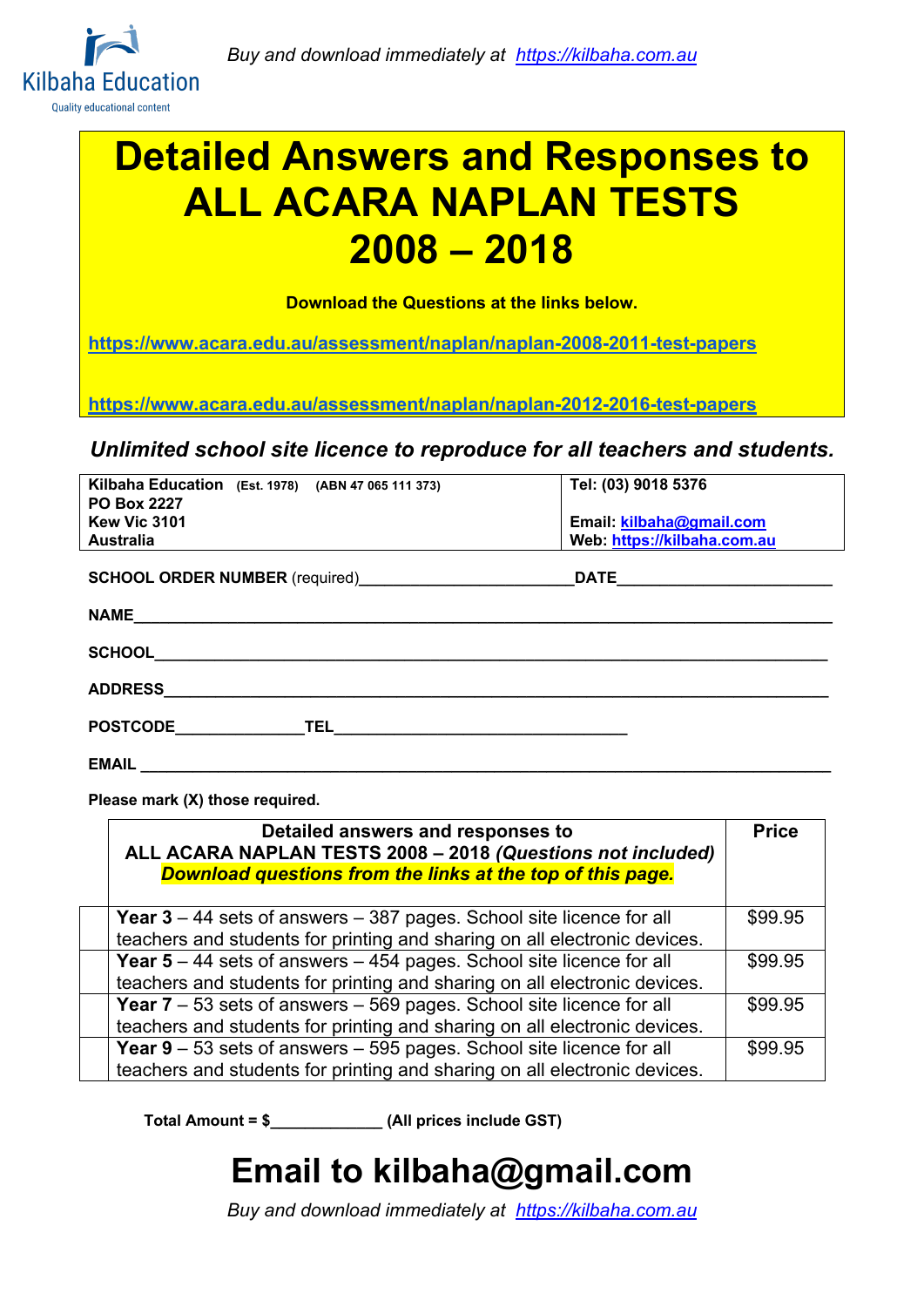

# **All Kilbaha NAPLAN Trial Tests 2009 – 2019 (11 years) English**

### *Paper based tests.*

### *Unlimited school site licence to reproduce for all teachers and students*

| Kilbaha Education (Est. 1978) (ABN 47 065 111 373)<br><b>PO Box 2227</b> | Tel: (03) 9018 5376         |
|--------------------------------------------------------------------------|-----------------------------|
| <b>Kew Vic 3101</b>                                                      | Email: kilbaha@gmail.com    |
| <b>Australia</b>                                                         | Web: https://kilbaha.com.au |
|                                                                          |                             |
|                                                                          |                             |
|                                                                          |                             |
| <b>ADDRESS</b>                                                           |                             |
| POSTCODE TEL TEL ACCORDING TELECTRIC POSTCODE                            |                             |
| <b>EMAIL</b>                                                             |                             |

**Please mark (X) those required.**

| All Kilbaha English NAPLAN Trial Tests 2009 - 2019 (11 years)<br>with detailed answers and responses<br>School site licence for all teachers and students for printing and sharing on all electronic devices. | <b>Package Price</b> |
|---------------------------------------------------------------------------------------------------------------------------------------------------------------------------------------------------------------|----------------------|
| Year $3 - 33$ sets of original test questions with detailed answers and responses.<br>Language, Reading, Writing. Normal cost = $$20 \times 33 = $660$                                                        | \$99.95              |
| <b>Year 5</b> – 33 sets of original test questions with detailed answers and responses.<br>Language, Reading, Writing. Normal cost = $$20 \times 33 = $660$                                                   | \$99.95              |
| <b>Year 7</b> – 33 sets of original test questions with detailed answers and responses.<br>Language, Reading, Writing. Normal cost = $$20 \times 33 = $660$                                                   | \$99.95              |
| <b>Year 9</b> – 33 sets of original test questions with detailed answers and responses.<br>Language, Reading, Writing. Normal cost = $$20 \times 33 = $660$                                                   | \$99.95              |

**Total Amount = \$\_\_\_\_\_\_\_\_\_\_\_\_\_ (All prices include GST)**

# **Email to kilbaha@gmail.com**